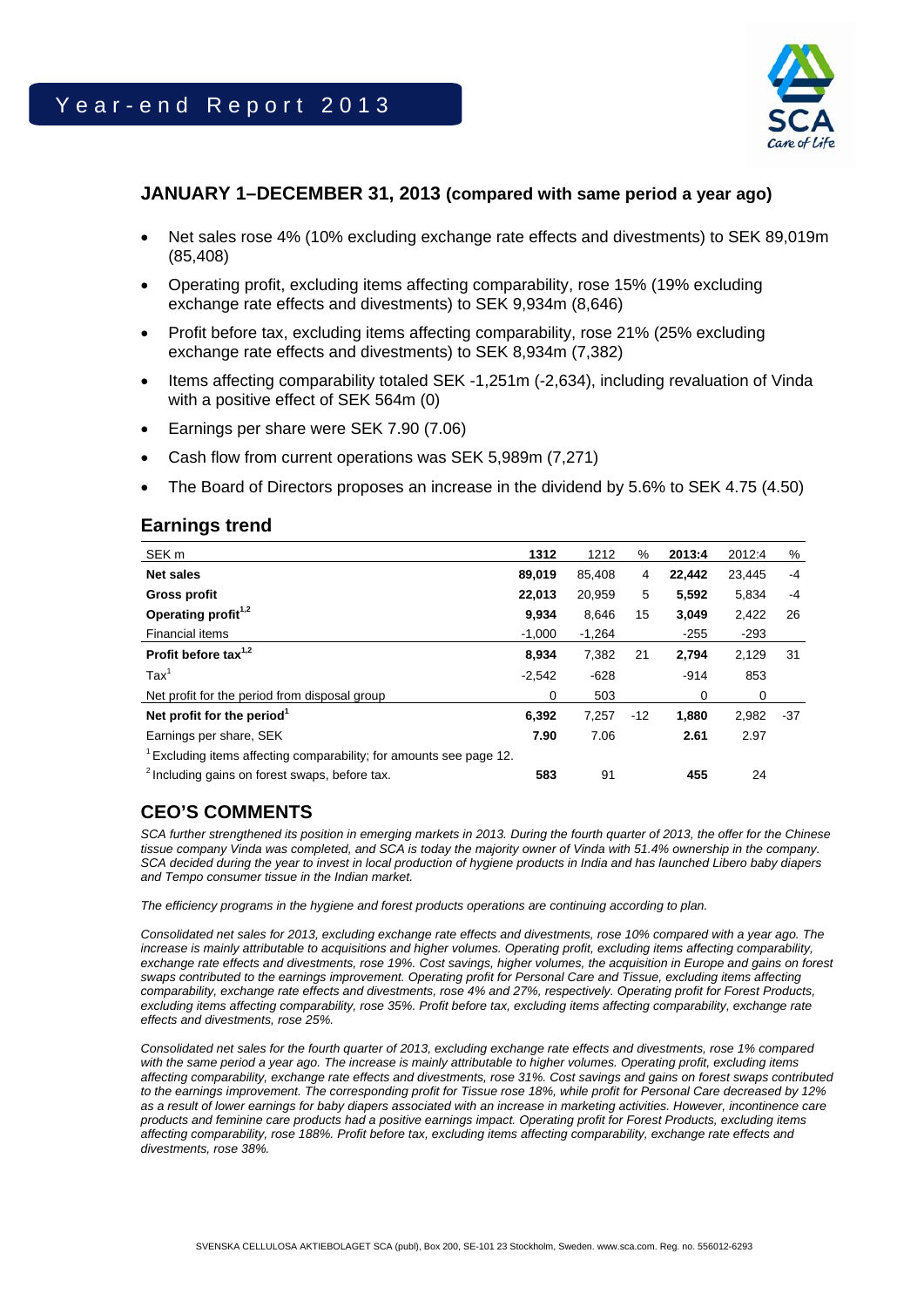



## **EARNINGS TREND FOR THE GROUP**

| SEK <sub>m</sub>                                                                                                                            | 1312      | 1212      | %     | 2013:4    | 2012:4    | %     |
|---------------------------------------------------------------------------------------------------------------------------------------------|-----------|-----------|-------|-----------|-----------|-------|
| <b>Net sales</b>                                                                                                                            | 89,019    | 85,408    | 4     | 22,442    | 23,445    | $-4$  |
| Cost of goods sold                                                                                                                          | $-67,006$ | $-64,449$ |       | $-16,850$ | $-17,611$ |       |
| <b>Gross profit</b>                                                                                                                         | 22,013    | 20,959    | 5     | 5,592     | 5,834     | $-4$  |
| Sales, general and administration                                                                                                           | $-12,079$ | $-12,313$ |       | $-2,543$  | $-3,412$  |       |
| Operating profit <sup>1,2</sup>                                                                                                             | 9,934     | 8,646     | 15    | 3,049     | 2,422     | 26    |
| <b>Financial items</b>                                                                                                                      | $-1,000$  | $-1,264$  |       | $-255$    | $-293$    |       |
| Profit before tax <sup>1,2</sup>                                                                                                            | 8,934     | 7,382     | 21    | 2,794     | 2,129     | 31    |
| $\text{Tax}^1$                                                                                                                              | $-2,542$  | $-628$    |       | $-914$    | 853       |       |
| Net profit for the period from disposal group                                                                                               | 0         | 503       |       | 0         | 0         |       |
| Net profit for the period <sup>1</sup>                                                                                                      | 6,392     | 7,257     | $-12$ | 1,880     | 2,982     | $-37$ |
| <sup>1</sup> Excluding items affecting comparability; for amounts see page 12.<br><sup>2</sup> Including gains on forest swaps, before tax. | 583       | 91        |       | 455       | 24        |       |
| Earnings per share, SEK owners of the parent                                                                                                |           |           |       |           |           |       |
| - after dilution effects                                                                                                                    | 7.90      | 7.06      |       | 2.61      | 2.97      |       |
| Margins (%)                                                                                                                                 |           |           |       |           |           |       |
| Gross margin                                                                                                                                | 24.7      | 24.5      |       | 24.9      | 24.9      |       |
| Operating margin <sup>1,2</sup>                                                                                                             | 11.2      | 10.1      |       | 13.6      | 10.3      |       |
| Financial net margin                                                                                                                        | $-1.1$    | $-1.5$    |       | $-1.1$    | $-1.2$    |       |
| Profit margin <sup>1</sup>                                                                                                                  | 10.1      | 8.6       |       | 12.5      | 9.1       |       |
| $\text{Tax}^1$                                                                                                                              | $-2.9$    | $-0.7$    |       | $-4.1$    | 3.6       |       |
| Net margin <sup>1</sup>                                                                                                                     | 7.2       | 7.9       |       | 8.4       | 12.7      |       |
| <sup>1</sup> Excluding items affecting comparability; for amounts see page 12.                                                              |           |           |       |           |           |       |
| <sup>2</sup> Including gains on forest swaps, before tax.                                                                                   | 583       | 91        |       | 455       | 24        |       |

## **OPERATING PROFIT PER BUSINESS AREA**

| SEK <sub>m</sub>                                                                                                               | 1312   | 1212   | %  | 2013:4 | 2012:4   | %   |
|--------------------------------------------------------------------------------------------------------------------------------|--------|--------|----|--------|----------|-----|
| Personal Care                                                                                                                  | 3.201  | 3.180  |    | 781    | 884 - 12 |     |
| Tissue                                                                                                                         | 5.595  | 4.640  | 21 | 1.567  | 1.419    | 10  |
| Forest Products <sup>2</sup>                                                                                                   | 1.843  | 1,363  | 35 | 916    | 318      | 188 |
| Other                                                                                                                          | $-705$ | $-537$ |    | $-215$ | $-199$   |     |
| Total <sup>1</sup>                                                                                                             | 9.934  | 8.646  | 15 | 3.049  | 2.422    | -26 |
| Excluding items affecting comparability; for amounts see page 12.<br><sup>2</sup> Including gains on forest swaps, before tax. | 583    | 91     |    | 455    | 24       |     |

## **OPERATING CASH FLOW PER BUSINESS AREA**

| SEK <sub>m</sub>       | 1312   | 1212     | %     | 2013:4 | 2012:4 | %      |
|------------------------|--------|----------|-------|--------|--------|--------|
| <b>Personal Care</b>   | 3.107  | 3.586    | $-13$ | 767    | 762    |        |
| Tissue                 | 5.409  | 6.154    | $-12$ | 1.664  | 2.026  | -18    |
| <b>Forest Products</b> | 592    | 1.223    | -52   | -1     | 154    | $-101$ |
| Other                  | $-619$ | $-1.319$ |       | 296    | -496   |        |
| <b>Total</b>           | 8,489  | 9.644    | $-12$ | 2.726  | 2.446  | 11     |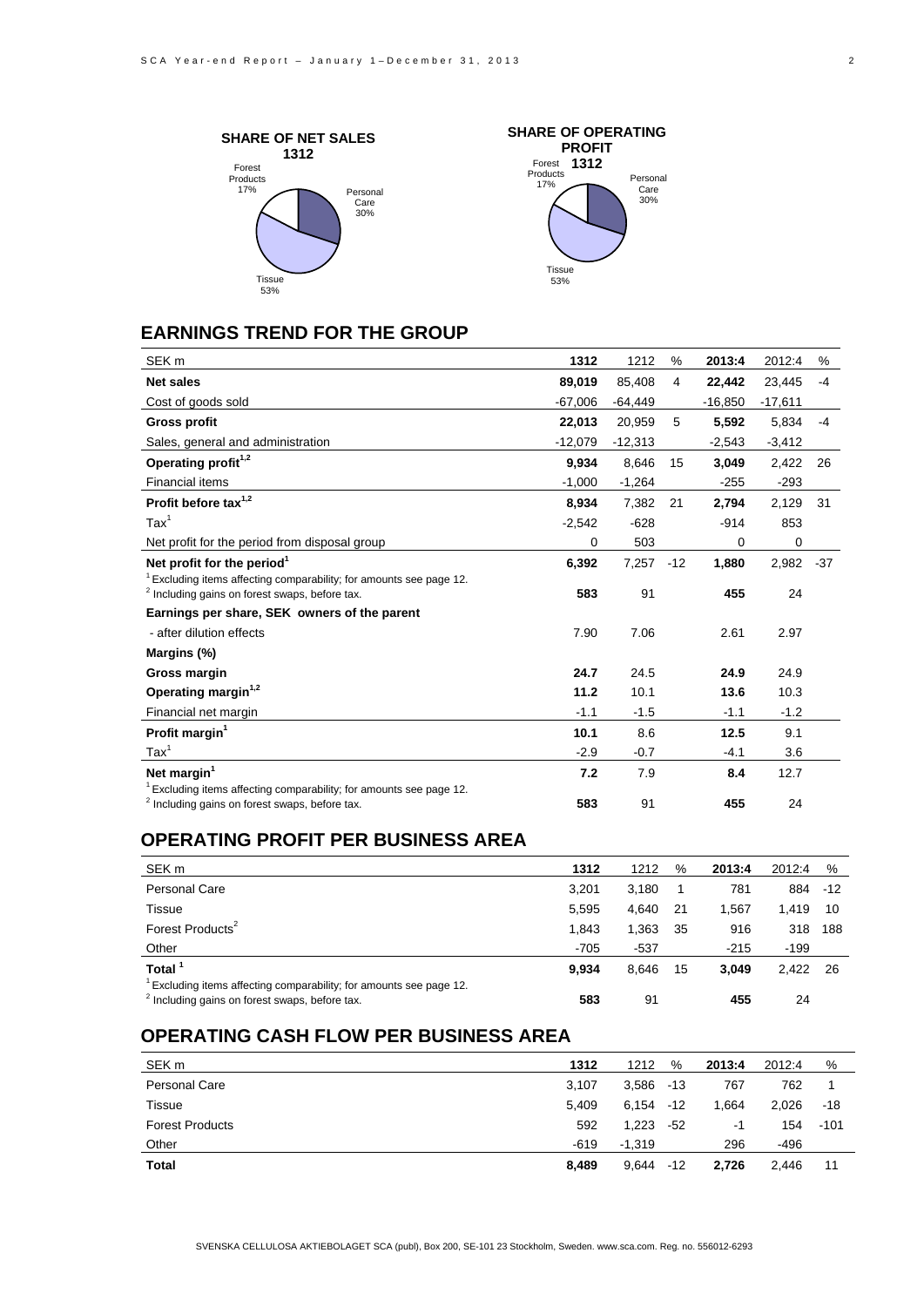**Net sales**



## **GROUP**

### **MARKET/EXTERNAL ENVIRONMENT**

Demand for tissue in Europe and North America grew slightly in 2013 compared with the preceding year. Growth in demand for tissue in emerging markets remained favorable.

Demand for personal care products in Europe was stable in 2013 compared with the preceding year, while growth was good in emerging markets.

Demand for publication paper in Europe declined in 2013 compared with 2012, which has led to capacity reductions in the market. In Europe, the market balance for solid wood products improved in 2013, which led to price increases. Average prices for kraftliner in Europe were higher in 2013 than a year earlier.

## **OTHER GROUP INFORMATION**

In 2012, the packaging operations were divested on June 30, and on July 19 Georgia-Pacific's European tissue operations were acquired. In addition, the Asian hygiene company Everbeauty was acquired on June 1, 2012, and the remaining 50% of the Chilean hygiene company PISA was acquired on May 1, 2012. The UKbased newsprint facility Aylesford Newsprint was divested on October 2, 2012. In 2013 the Austrian publication paper mill in Laakirchen was divested on April 1, and during the second quarter, the parts of Georgia-Pacific that the European Commission required SCA to sell in connection with its acquisition were divested. In earnings for the comparison period, for the first half of the year, the Packaging operations are reported on a separate line in the income statement – Net profit for the period from disposal group. The acquisitions are included in the income statement from their respective acquisition dates, while the divestments are included up until their respective divestment dates. Vinda was consolidated on December 31, 2013.

## **SALES AND EARNINGS**

**January–December 2013 compared with corresponding period a year ago**  Net sales rose 4% (10% excluding exchange rate effects and divestments) to SEK 89,019m (85,408). Higher volumes increased sales by 4%, while lower prices primarily for Forest Products decreased sales by 1%. Acquisitions increased sales by 7%, while divestments lowered sales by 4%.

Operating profit, excluding items affecting comparability, rose 15% (19% excluding exchange rate effects and divestments) to SEK 9,934m (8,646). Earnings improved as a result of the acquisition in Europe, cost savings, higher volumes and gains on forest swaps. Lower prices primarily for Forest Products, negative exchange rate effects and higher energy costs had a negative effect on earnings. The corresponding profit for Personal Care increased by 1% (4% excluding exchange rate effects), while the corresponding profit for Tissue rose 21% (27% excluding exchange rate effects and divestments). Profit for Forest Products improved by 35% as a result of cost savings programs and gains on forest swaps.

Items affecting comparability amounted to SEK -1,251m (-2,634) and consist of restructuring costs for the previously announced efficiency programs, transaction costs for acquisitions and divestments, and integration costs for the Georgia-Pacific acquisition. Items affecting comparability include a positive valuation effect of SEK 564m for the shareholding in Vinda (see page 19).

Cost savings related to the cost-cutting and efficiency program covering all of SCA's hygiene operations, i.e. Personal Care and Tissue, amounted to approximately SEK 1,050m in 2013. The savings during the fourth quarter totaled SEK 390m, which corresponds to an annual rate of approximately EUR 175m. Total cost savings are expected to amount to EUR 300m upon full effect in 2015. The program is progressing according to plan.

Financial items decreased to SEK -1,000m (-1,264) as a result of lower interest rates and a lower average level of net debt during the year. Profit before tax, excluding items affecting comparability, rose 21% (25% excluding exchange rate effects and

#### **Profit before tax**3 000 2 500 2 000 1 500 1 000 500  $\Omega$ 2013.2 2013.3 2013:1 2012年 2013.4

Excluding items affecting comparability



Excluding items affecting comparability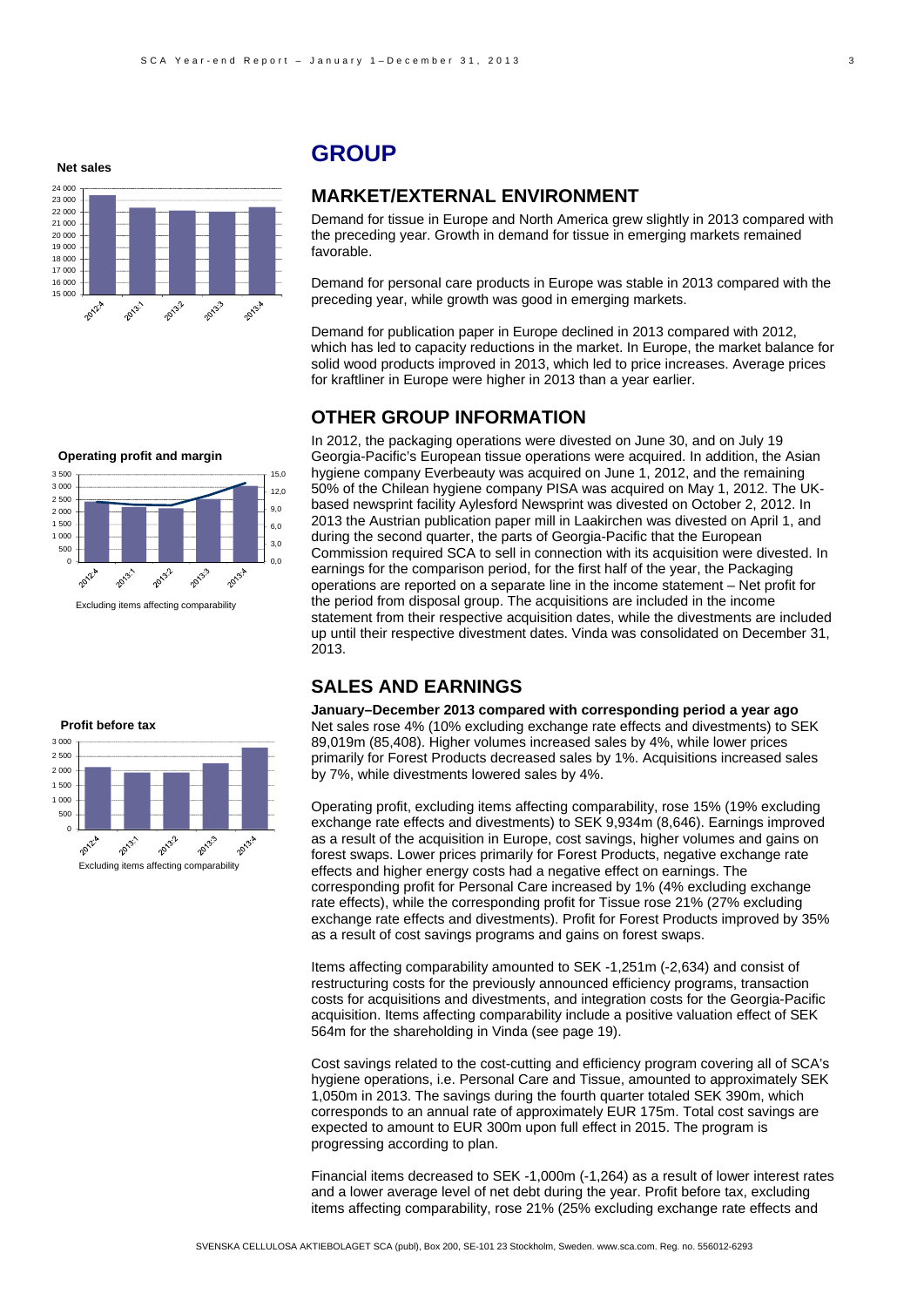divestments) to SEK 8,934m (7,382). The tax expense, excluding items affecting comparability, was SEK 2,542m (628). The preceding year's tax expense included the effects of the reduced tax rate in Sweden, by SEK 1,331m.

Net profit for the year, excluding items affecting comparability, decreased by 12% (9% excluding exchange rate effects) to SEK 6,392m (7,257). The figure for the preceding year included SEK 503m in profit for Packaging. Earnings per share, including items affecting comparability, were SEK 7.90 (7.06).

#### **Fourth quarter 2013 compared with fourth quarter 2012**

Net sales decreased by 4% (increased by 1% excluding exchange rate effects and divestments) to SEK 22,442m (23,445). Higher volumes increased sales by 1%. Divestments lowered sales by 5%.

Operating profit, excluding items affecting comparability, rose 26% (31% excluding exchange rate effects and divestments) to SEK 3,049m (2,422). Profit was positively affected by higher volumes, cost savings and gains on forest swaps. Higher energy and raw material costs had a negative impact on profit.

Profit before tax, excluding items affecting comparability, rose 31% (38% excluding exchange rate effects and divestments) to SEK 2,794m (2,129).

### **CASH FLOW AND FINANCING**

The operating cash surplus amounted to SEK 13,492m (12,624). The cash flow effect of changes in working capital was SEK -284m (1,159), mainly owing to a reduction in trade accounts payable. Current capital expenditures amounted to SEK -3,427m (-3,161). Operating cash flow amounted to SEK 8,489m (9,644).

Financial items decreased to SEK -1,000m (-1,264) as a result of lower interest rates and a lower average level of net debt during the year. Tax payments increased to SEK 1,634m (1,193). Cash flow from current operations decreased to SEK 5,989m (7,271). A higher operating surplus did not fully compensate for a higher level of tiedup working capital and higher capital expenditures for the year compared with the preceding year.

Strategic investments totaled SEK -1,868m (-1,863). The net sum of acquisitions and divestments was SEK -3,750m (2,810). Net cash flow from the divested packaging operations was SEK 0m (468). Payment of the shareholder dividend affected cash flow by SEK -3,202m (-2,997). Net cash flow totaled SEK -2,831m (5,689).

Net debt has increased by SEK 959m during the year, to SEK 33,886m. Excluding pension liabilities, net debt amounted to SEK 31,782m. Net cash flow, including the acquired net debt in Vinda, increased net debt by SEK 2,831m. Fair value measurement of pension assets and pension obligations together with fair valuation of financial instruments reduced net debt by SEK 2,223m. Exchange rate movements increased net debt by SEK 165m. Reclassification of non-current provisions to pension liabilities in accordance with IAS 19 increased net debt by SEK 186m. The debt/equity ratio was 0.51 (0.55 at the start of the year). Excluding pension liabilities, the debt/equity ratio was 0.48 (0.48 at the start of the year). The debt payment capacity was 37% (37%).

As per December 31, 2013, SCA had, excluding Vinda, outstanding commercial paper worth SEK 5,895m maturing within 12 months. Unutilized credit facilities amounted to SEK 18,186m, including SEK 17,867m in long-term facilities. Cash and cash equivalents amounted to SEK 3,649m.

## **EQUITY**

Consolidated equity increased by SEK 6,140m during the period, to SEK 66,304m. Net profit for the period increased equity by SEK 5,564m. Equity decreased by SEK 3,202m through payment of the shareholder dividend. Equity increased by SEK 1,474m after tax as a result of restatement of the net pension liability to fair value. Fair value measurement of financial instruments increased equity by SEK 208m after tax. Exchange rate movements, including the effects of hedges of net investments in foreign assets, after tax increased equity by SEK 280m. Acquisitions of noncontrolling interests, consisting of outstanding minority shares in the German subsidiary SCA Hygiene Products SE, reduced equity by SEK 996m. Minority shares in the Chinese subsidiary Vinda increased equity by SEK 2,812m.



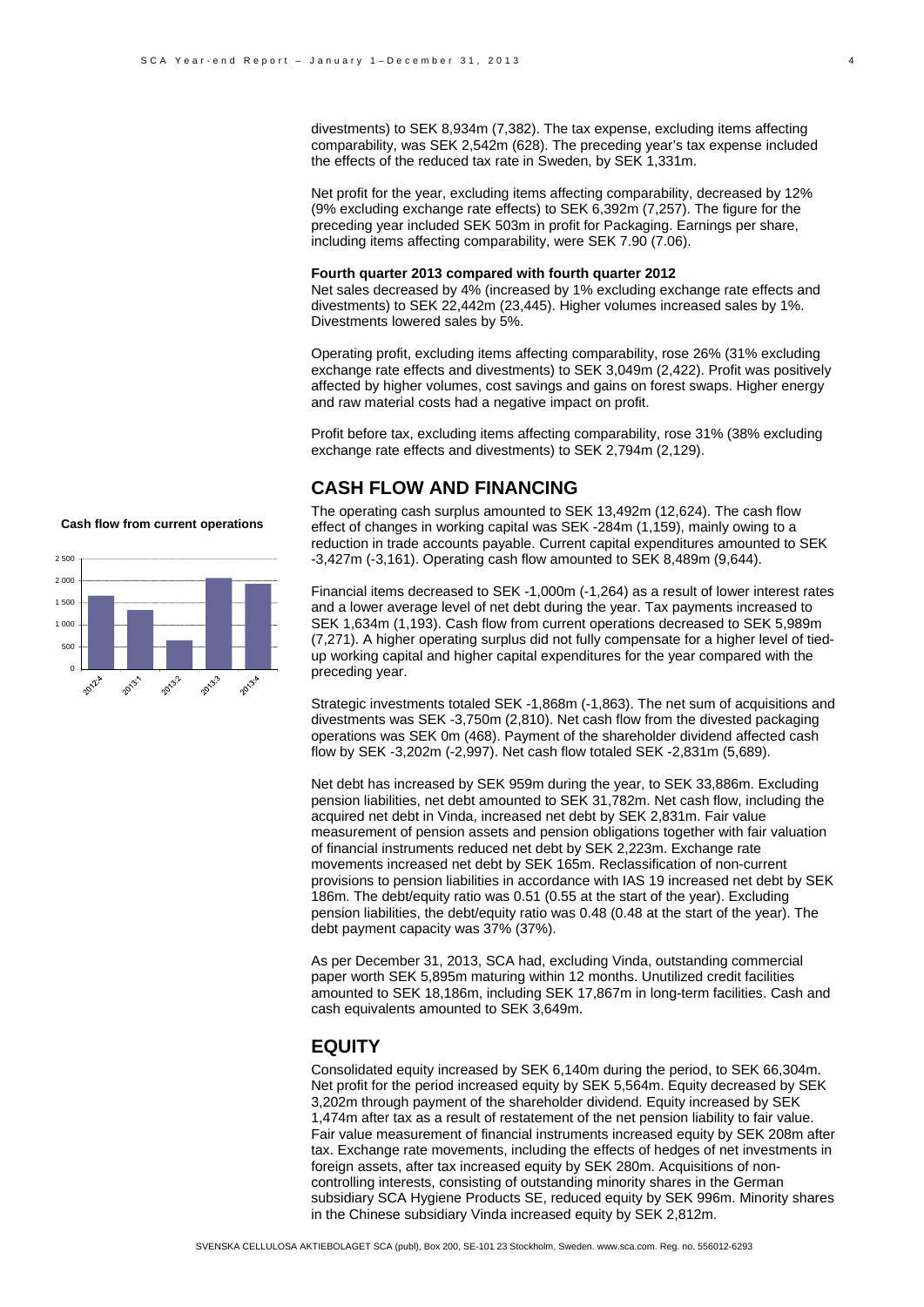# **TAX**

A tax expense of SEK 2,542m is reported for the period, excluding items affecting comparability, corresponding to a tax rate of 28%. The tax expense, including items affecting comparability, was SEK 2,119m.

#### **DIVIDEND**

The Board of Directors proposes an increase in the dividend by 5.6% to SEK 4.75 per share (4.50), or SEK 3,336m (3,161). Dividend growth during the last ten-year period thereby amounts to 3.1%. Tuesday, April 15, 2014, has been proposed as the record date for the right to the dividend.

## **EVENTS DURING THE YEAR**

On April 2, 2013, SCA completed the divestment of the Austrian publication paper mill in Laakirchen. The initial purchase consideration was EUR 100m, with a possible, maximum earn-out payment of EUR 100m based on a two-year profitsharing model.

In connection with SCA's acquisition of Georgia-Pacific's European tissue operations in 2012, the European Commission set conditions for the divestment of certain consumer tissue businesses. These divestments were carried out in April 2013 and have been approved by the European Commission. The purchase consideration was approximately EUR 100m.

On June 28, 2013, SCA implemented a compulsory redemption of minority shares in its German subsidiary SCA Hygiene Products SE (formerly PWA). The purchase price for the shares was approximately SEK 1bn. Final purchase consideration will be established by a German court of law.

On September 12, 2013, SCA announced that it will invest approximately SEK 150m in local production of hygiene products in India. The plan is to start production at SCA's own plant in 2015. During the year, SCA launched Libero baby diapers and Tempo consumer tissue.

On September 9, 2013, SCA decided to make a public cash offer for the Chinese tissue company Vinda. SCA became a part owner of Vinda in 2007 and owned 21.7% of the company prior to the offer. The deal was completed during the fourth quarter of 2013, and today SCA is the majority owner of Vinda with 51.4% ownership. Vinda is the third largest tissue company in China, which is the world's second largest tissue market.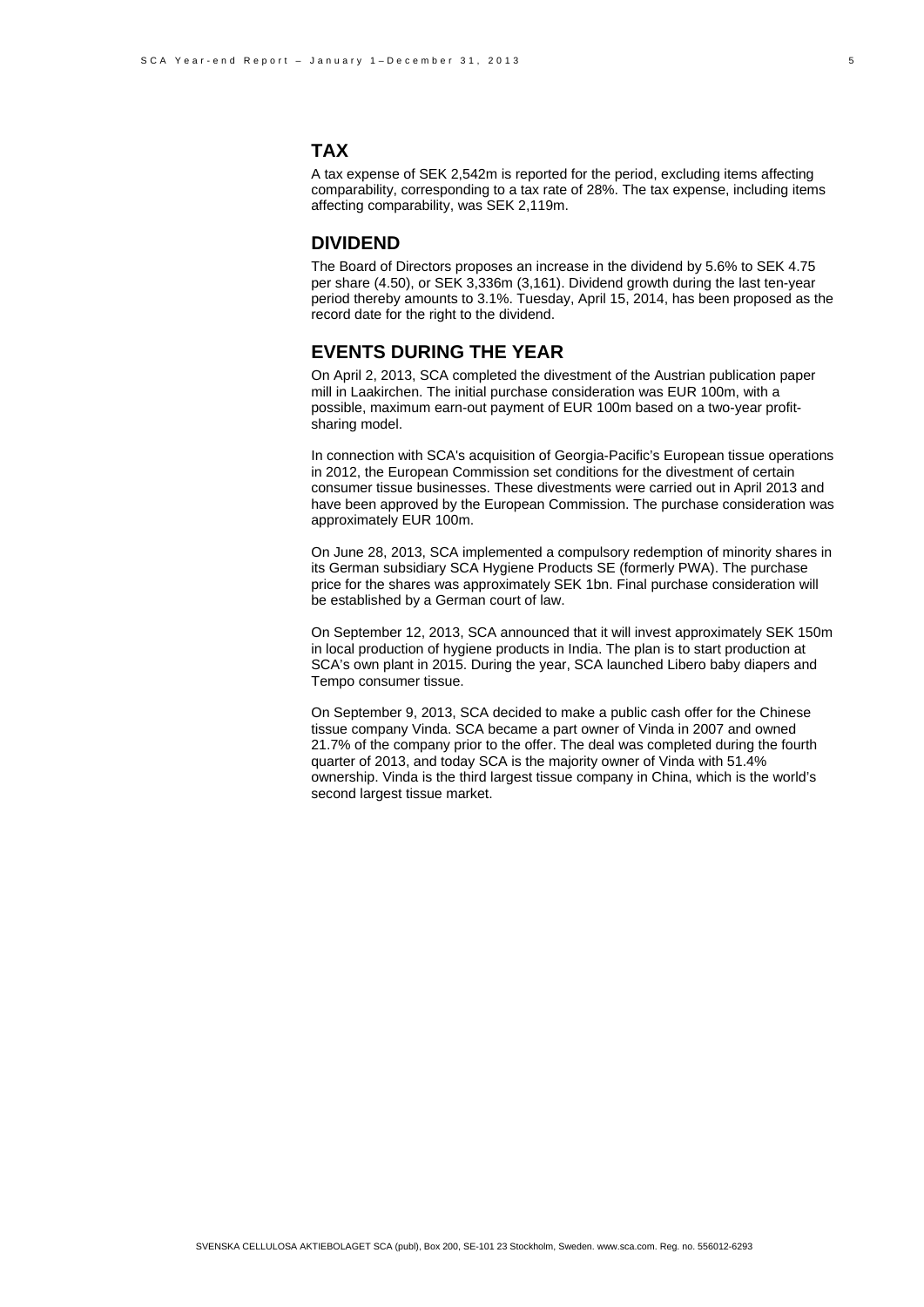**Share of Group, net sales 1312**



# **PERSONAL CARE**

| SEK m                | 1312   | 1212   | $\%$ | 2013:4 | 2012:4 | %     |
|----------------------|--------|--------|------|--------|--------|-------|
| Net sales            | 26.914 | 26.294 | 2    | 6.873  | 7.033  | $-2$  |
| Operating surplus    | 4.152  | 4.075  | 2    | 1.039  | 1.100  | -6    |
| Operating profit*    | 3.201  | 3.180  |      | 781    | 884    | $-12$ |
| Operating margin, %* | 11.9   | 12.1   |      | 11.4   | 12.6   |       |
| Operating cash flow  | 3.107  | 3.586  |      | 767    | 762    |       |

\*) Excluding restructuring costs, which are reported as items affecting comparability outside of the business area.

**January–December 2013 compared with corresponding period a year ago**  Net sales rose 2% (6% excluding exchange rate effects) to SEK 26,914m (26,294). Higher volumes and acquisitions each increased sales by 3%. In emerging markets, sales rose 10% excluding exchange rate effects.

Sales of incontinence care products under the globally leading TENA brand rose 6%, excluding exchange rate effects, driven mainly by emerging markets and favorable growth in Europe. Sales of baby diapers rose 2%, excluding exchange rate effects, mainly related to Eastern Europe and the acquisition in Asia. Sales of feminine care products rose 7%, excluding exchange rate effects, mainly attributable to emerging markets.

Operating profit, excluding items affecting comparability, was 1% higher than in the preceding year (4% excluding exchange rate effects) and amounted to SEK 3,201m (3,180). Profit was favorably affected by higher volumes, cost savings and acquisitions. Investments in increased marketing activities led to higher volumes, but weighed down earnings, mainly for baby diapers. Higher raw material costs and exchange rate effects had a negative effect on profit. Incontinence care products and feminine care products showed improved earnings, while profit for baby diapers was lower.

The operating cash surplus amounted to SEK 4,162m (4,091). Operating cash flow decreased to SEK 3,107m (3,586) as a result of a higher level of working capital and increased investments.

#### **Fourth quarter 2013 compared with fourth quarter 2012**

Net sales decreased by 2% (unchanged excluding exchange rate effects) to SEK 6,873m (7,033). Higher volumes compensated for increased marketing activities.

Sales of incontinence care products under the globally leading TENA brand rose 4%, excluding exchange rate effects, driven mainly by Europe and emerging markets. Sales of baby diapers decreased by 5%, excluding exchange rate effects. The decrease is mainly attributable to lower sales in emerging markets. Sales of feminine care products rose 7%, excluding exchange rate effects, mainly attributable to emerging markets.

Operating profit, excluding items affecting comparability, decreased by 12% (12% excluding exchange rate effects) to SEK 781m (884). Earnings were favorably affected by cost savings and higher volumes. Investments in increased marketing activities weighed down earnings, mainly for baby diapers. Incontinence care products and feminine care products showed improved earnings, while profit for baby diapers was lower.







#### **Operating profit and margin**



| Deviations, operating profit (%) |    |  |  |
|----------------------------------|----|--|--|
| 1312 vs. 1212                    |    |  |  |
|                                  |    |  |  |
| Price/mix                        | -5 |  |  |
| Volume                           | 10 |  |  |
| Raw material                     | -1 |  |  |

Energy 0 Currency -3 Other 0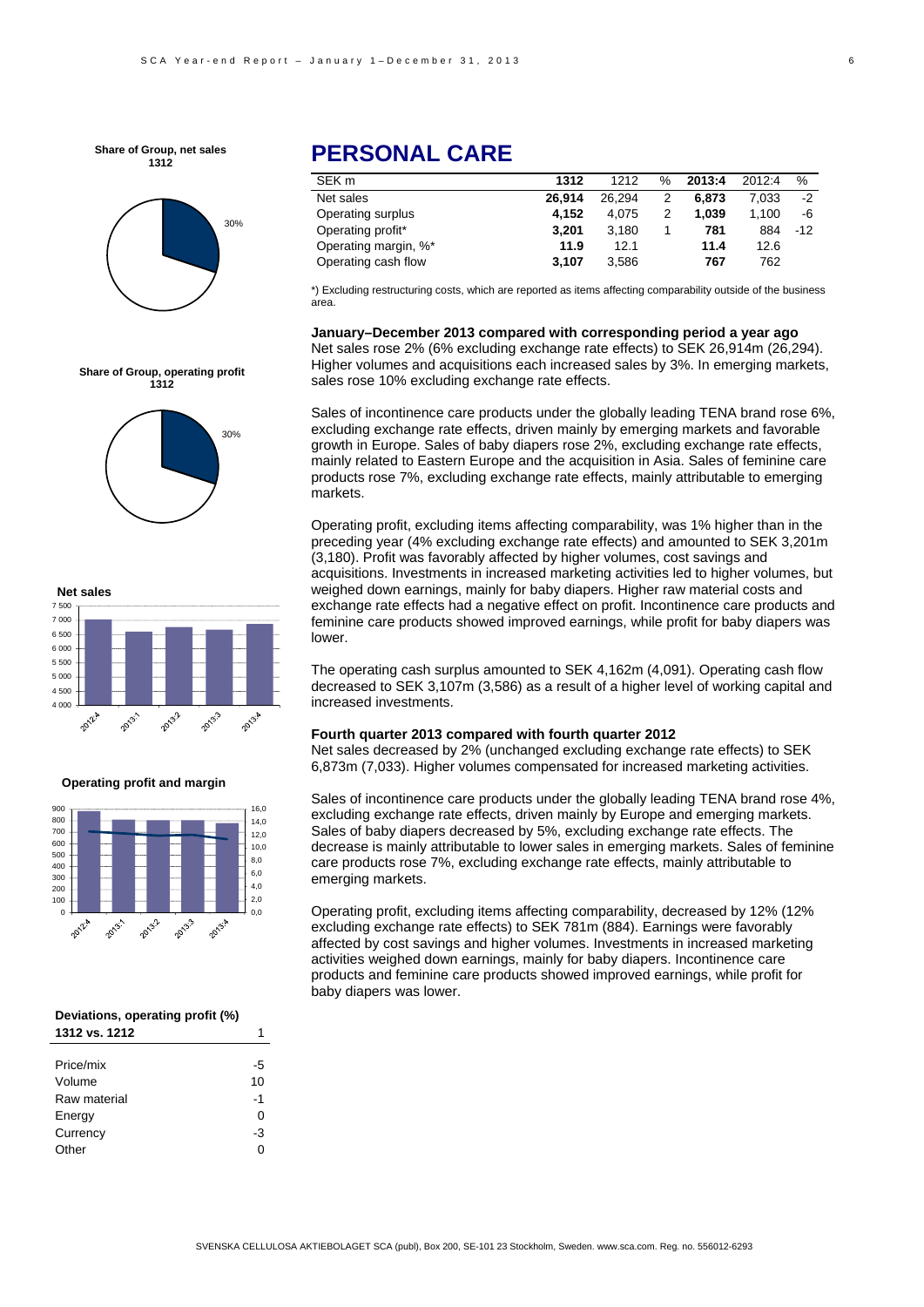**Share of Group, net sales 1312**



## **TISSUE**

| SEK m                | 1312   | 1212   | ℅  | 2013:4 | 2012.4 | %  |
|----------------------|--------|--------|----|--------|--------|----|
| Net sales            | 46.987 | 42.375 | 11 | 12.065 | 12.460 | -3 |
| Operating surplus    | 8.063  | 6.815  | 18 | 2.184  | 2.040  |    |
| Operating profit*    | 5.595  | 4.640  | 21 | 1.567  | 1.419  | 10 |
| Operating margin, %* | 11.9   | 10.9   |    | 13.0   | 11.4   |    |
| Operating cash flow  | 5.409  | 6.154  |    | 1.664  | 2.026  |    |
|                      |        |        |    |        |        |    |

\*) Excluding restructuring costs, which are reported as items affecting comparability outside of the business area.

Cost savings related to the acquisition of Georgia-Pacific's European tissue operations amounted to SEK 385m in 2013. The savings totaled SEK 125m during the fourth quarter of 2013, corresponding to an annual rate of approximately EUR 55m. Total cost savings are expected to amount to EUR 125m upon full effect in 2016. The program is progressing according to plan.

**January–December 2013 compared with corresponding period a year ago**  Net sales rose 11% (15% excluding exchange rate effects and divestments) to SEK 46,987m (42,375). Higher volumes increased sales by 3%. Acquisitions increased sales by 12%, while divestments lowered sales by 2%. Sales in emerging markets rose 13%, excluding exchange rate effects.

Sales of consumer tissue rose 16%, excluding exchange rate effects and divestments, mainly related to the acquisition in Europe.

Sales of AfH tissue rose 16%, excluding exchange rate effects, mainly related to the acquisition in Europe.

Operating profit, excluding items affecting comparability, improved by 21% (27% excluding exchange rate effects and divestments) to SEK 5,595m (4,640).Acquisitions, higher volumes and cost savings contributed to the earnings improvement. Acquisitions accounted for 9 percentage points of the earnings improvement. Higher energy and raw material costs, negative exchange rate effects and slightly lower prices reduced earnings.

The operating cash surplus increased to SEK 8,061m (6,871). Operating cash flow decreased to SEK 5,409m (6,154). The higher operating cash surplus did not compensate for a higher level of tied-up working capital and higher structural costs.

#### **Fourth quarter 2013 compared with fourth quarter 2012**

Net sales decreased by 3% (increase of 1% excluding exchange rate effects and divestments), to SEK 12,065m (12,460). Higher volumes increased sales by 1%, while divestments lowered sales by 4%.

Sales of consumer tissue increased by 1%, excluding exchange rate effects and divestments, mainly related to emerging markets.

Sales of AfH tissue rose 4%, excluding exchange rate effects, mainly related to emerging markets.

Operating profit, excluding items affecting comparability, rose 10% (18% excluding exchange rate effects and divestments) to SEK 1,567m (1,419). Higher volumes and cost savings had a positive effect on profit. Divestments had a negative effect on operating profit, by 7%. Higher raw material costs and exchange rate effects reduced profit.









#### **Deviations, operating profit (%) 1312 vs. 1212** 21

| Price/mix    | -1 |
|--------------|----|
| Volume       | 8  |
| Raw material | -1 |
| Energy       | -2 |
| Currency     | -3 |
| Other        | 20 |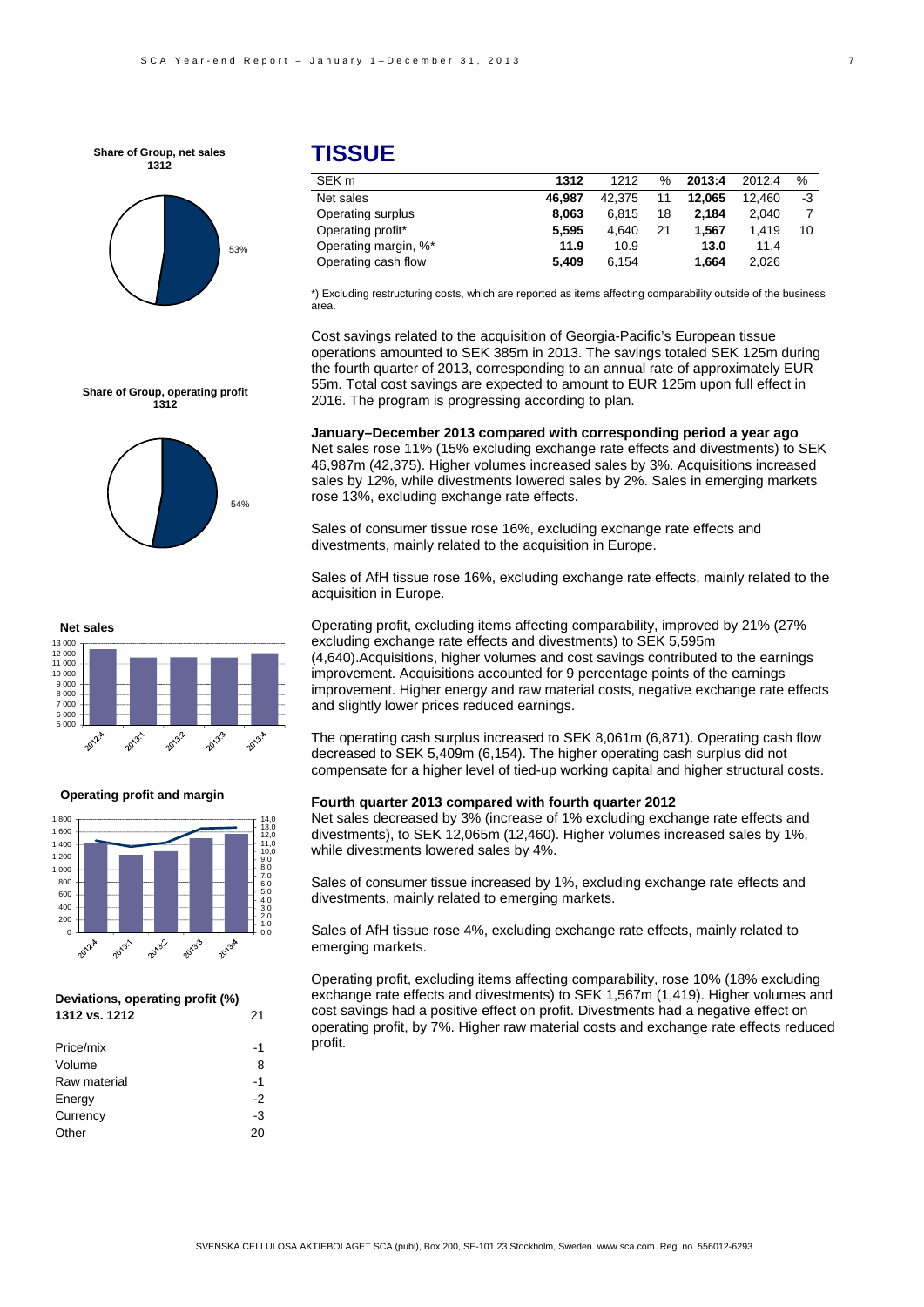**Share of Group, net sales 1312**









#### **Operating profit and margin**



#### **Deviations, operating profit (%) 1312 vs. 1212** 35

| Price/mix*   | -28   |
|--------------|-------|
| Volume       | O     |
| Raw material | 8     |
| Energy       | $-12$ |
| Currency     | ŋ     |
| Other        |       |

*Price/mix includes exchange rate effects of approximately -14% (SEK -190m).* 

# **FOREST PRODUCTS**

| SEK <sub>m</sub>                             | 1312   | 1212   | %        | 2013:4 | 2012:4 | %        |
|----------------------------------------------|--------|--------|----------|--------|--------|----------|
| <b>Deliveries</b>                            |        |        |          |        |        |          |
| - Publication papers, thousand tonnes*       | 990    | 1.492  | $-34$    | 224    | 328    | -32      |
| - Solid-wood products, thousand m3           | 2.201  | 2,117  | 4        | 517    | 539    | -4       |
| - Kraftliner products, thousand tonnes       | 726    | 767    | -5       | 175    | 175    | $\Omega$ |
| - Pulp products, thousand tonnes             | 508    | 508    | $\Omega$ | 127    | 125    | 2        |
| Net sales                                    | 15,525 | 18.283 | $-15$    | 3.646  | 4.119  | $-11$    |
| Operating surplus                            | 3,092  | 2,885  | 7        | 1,204  | 663    | 82       |
| Operating profit**, <sup>1</sup>             | 1,843  | 1.363  | 35       | 916    | 318    | 188      |
| Operating margin, %**                        | 11.9   | 7.5    |          | 25.1   | 7.7    |          |
| Operating cash flow                          | 592    | 1.223  |          | -1     | 154    |          |
| Including gains on forest swaps, before tax. | 583    | 91     |          | 455    | 24     |          |

\*) Adjusted for the divestments of Aylesford and Laakirchen, deliveries increased by 3% and 12%, respectively.

\*\*) Excluding restructuring costs, which are reported as items affecting comparability outside of the business area.

The ongoing efficiency program led to an earnings improvement of SEK 550m in 2013. The earnings improvements during the fourth quarter amounted to SEK 245m, corresponding to an annual rate of approximately SEK 980m. The total earnings improvement is expected to amount to SEK 1,300m upon full effect in 2015. The program is progressing according to plan.

**January–December 2013 compared with corresponding period a year ago**  Net sales decreased by 15% (unchanged excluding divestments) to SEK 15,525m (18,283). Higher volumes increased sales by 1%. Lower prices (including exchange rate effects) lowered sales by 1%. Divestments lowered sales by 15%.

Sales of publication paper decreased as a result of lower prices (including exchange rate effects) and divestments. Higher volumes had a positive effect on sales of publication paper. Sales of kraftliner decreased as a result of lower volumes that were not fully compensated by higher prices. Sales of solid-wood products increased as a result of higher volumes and prices (including exchange rate effects). Sales of pulp decreased as a result of lower volumes that were not fully compensated by higher prices.

Operating profit, excluding items affecting comparability, rose 35% to SEK 1,843m (1,363). Cost savings and lower raw material costs had a positive impact on profit. The higher profit is also attributable to gains of SEK 583m (91) on forest swaps. Lower prices, negative exchange rate effects of SEK 190m as a result of a stronger Swedish krona, higher energy costs and costs for extended maintenance shutdowns lowered earnings.

The operating cash surplus was SEK 1,927m (2,313), and operating cash flow totaled SEK 592m (1,223).

#### **Fourth quarter 2013 compared with fourth quarter 2012**

Net sales decreased by 11% (increase of 5% excluding divestments) to SEK 3,646m (4,119). Higher prices increased sales by 6%, while lower volumes reduced sales by 1%. Divestments reduced sales by 16%.

Sales of publication paper decreased as a result of lower prices (including exchange rate effects) and divestments. Higher volumes had a positive impact on sales. Sales of kraftliner rose as a result of higher prices. Sales of solid-wood products rose as a result of higher prices that compensated for lower volumes. Sales of pulp rose as a result of higher prices and volumes.

Operating profit, excluding items affecting comparability, rose 188% to SEK 916m (318).The higher profit is to a large part attributable to gains on forest swaps, which had an impact on profit by SEK 455m (24). Cost savings and higher prices also contributed to the earnings growth. Profit was negatively affected by higher energy and raw material costs.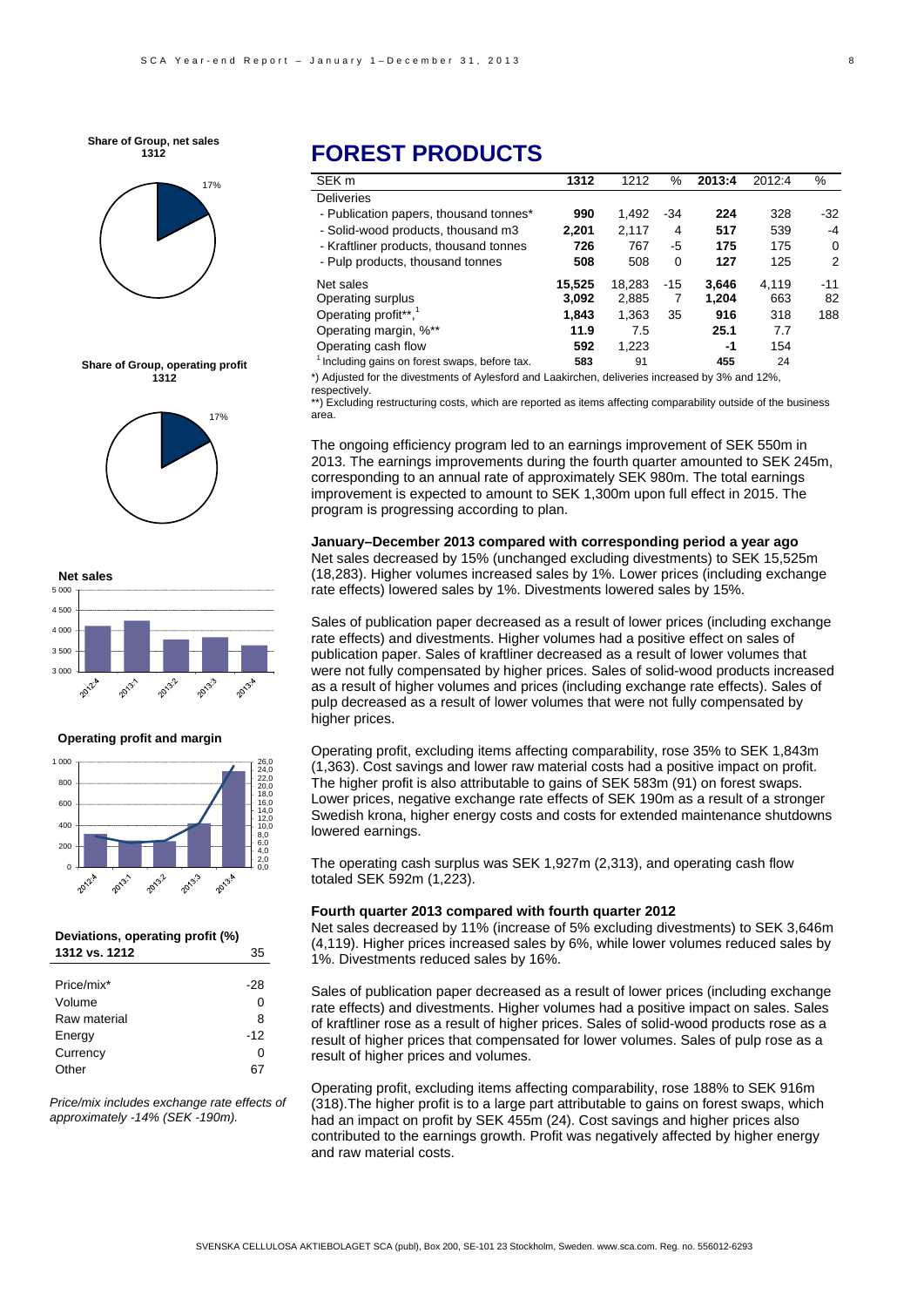### **SHARE DISTRIBUTION**

| December 31, 2013           | Class A    | Class B     | Total       |
|-----------------------------|------------|-------------|-------------|
| Registered number of shares | 87.417.535 | 617.692.559 | 705.110.094 |
| - of which treasury shares  |            | 2,767,605   | 2,767,605   |

At the end the reporting period the proportion of Class A shares was 12.4%. During the fourth quarter, at the request of shareholders a total of 350,522 Class A shares were converted to Class B shares. The total number of votes in the company is thereafter 1,491,867,909.

### **FUTURE REPORTS**

SCA's 2013 Annual Report will be available from the company and on the company's website, www.sca.com, during the week of March 17, 2014.

In 2014, quarterly reports will be published on April 29, July 18 and October 29.

#### **ANNUAL GENERAL MEETING**

SCA's Annual General Meeting will be held at 3 p.m. (CET) on April 10, 2014, at the Stockholm Waterfront Congress Centre, Stockholm, Sweden.

#### **INVITATION TO PRESS CONFERENCE ON YEAR-END REPORT 2013**

Media and analysts are invited to a press conference, where this year-end report will be presented by Jan Johansson, President and CEO of SCA.

Time: 10:00 CET, Wednesday, January 29, 2014 Location: SCA's headquarters, Waterfront Building, Klarabergsviadukten 63, Stockholm

The presentation will be webcast at www.sca.com. To participate, call: +44 (0)20 7162 0077, +1 (334) 323-6201 or + 46 (0)8 5052 0110.

Stockholm, January 29, 2014 SVENSKA CELLULOSA AKTIEBOLAG SCA (publ)

Jan Johansson President and CEO

#### **For further information, please contact:**

Johan Karlsson, Vice President Investor Relations, Corporate Communications, +46 8 788 51 30 Boo Ehlin, Vice President Media Relations, Corporate Communications, +46 8 788 51 36 Joséphine Edwall-Björklund, Senior Vice President, Corporate Communications, +46 8 788 52 34

#### **NB**

SCA discloses the information provided herein pursuant to the Securities Markets Act. This report has been prepared in both Swedish and English versions. In case of variations in the content between the two versions, the Swedish version shall govern. Submitted for publication on January 29, 2014, at 8.00 CET. This report has not been reviewed by the company's auditors.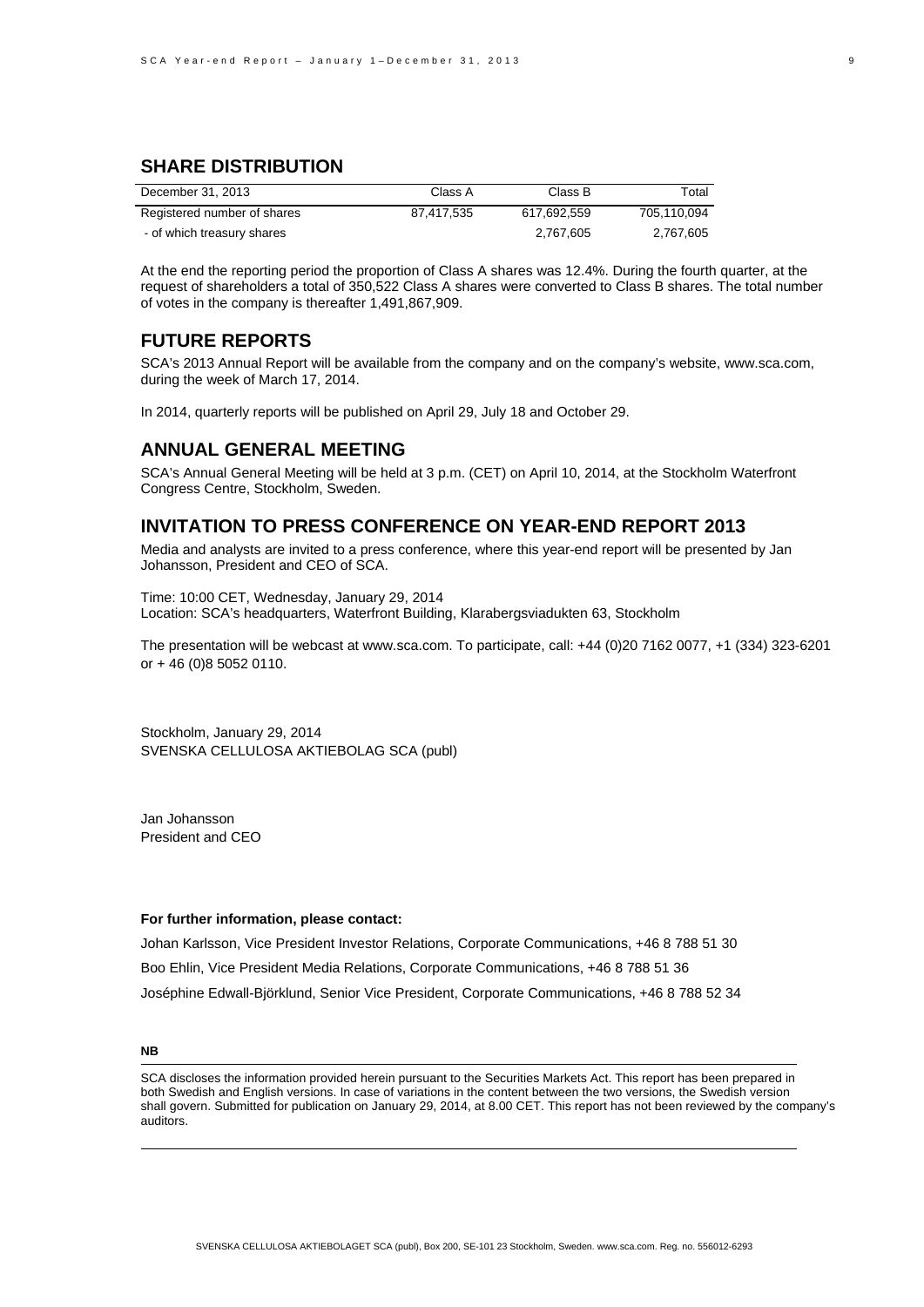# **OPERATING CASH FLOW ANALYSIS**

| SEK <sub>m</sub>                                    | 1312      | 1212       |
|-----------------------------------------------------|-----------|------------|
| Operating cash surplus                              | 13.492    | 12,624     |
| Change in working capital                           | $-284$    | 1,159      |
| Current capital expenditures, net                   | $-3,427$  | $-3,161$   |
| Restructuring costs, etc.                           | $-1,292$  | -978       |
| Operating cash flow                                 | 8,489     | 9.644      |
|                                                     |           |            |
| <b>Financial items</b>                              | $-1,000$  | $-1,264$   |
| Income taxes paid                                   | $-1,634$  | $-1,193$   |
| Other                                               | 134       | 84         |
| Cash flow from current operations                   | 5,989     | 7,271      |
|                                                     |           |            |
| Acquisitions                                        | $-5,466$  | $-14,872$  |
| Strategic capital expenditures, fixed assets        | $-1,868$  | $-1,863$   |
| <b>Divestments</b>                                  | 1,716     | 17,682     |
| Cash flow before dividend                           | 371       | 8,218      |
| Dividend                                            | $-3,202$  | $-2,997$   |
| Cash flow after dividend                            | $-2,831$  | 5,221      |
| Net cash flow from disposal group                   | 0         | 468        |
| Net cash flow                                       | $-2,831$  | 5,689      |
|                                                     |           |            |
| Net debt at the start of the period                 | $-32,927$ | $-36,648*$ |
| Net cash flow                                       | $-2,831$  | 5,689      |
| Remeasurement to equity                             | 2,223     | $-1,847$   |
| Currency effects                                    | $-165$    | $-121$     |
| Effect of reclassification of operating liability** | -186      | 0          |
| Net debt at the end of the period                   | $-33,886$ | $-32,927$  |
|                                                     |           |            |
| Debt/equity ratio                                   | 0.51      | 0.55       |
| Debt payment capacity, %                            | 37        | 37         |

\* Including disposal group

\*\* Provision for payroll tax has been reclassified to net debt under IAS 19.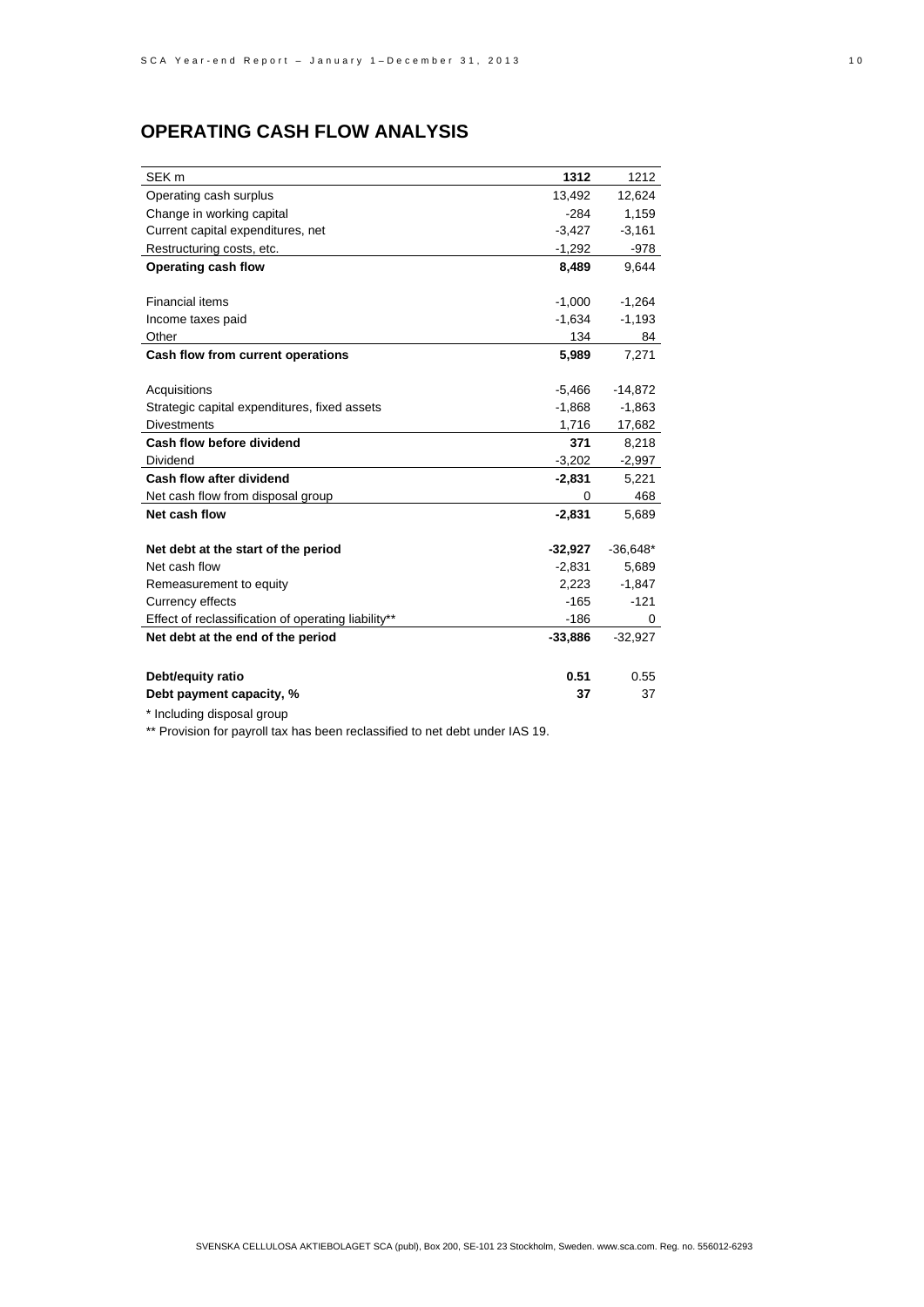# **CASH FLOW STATEMENT**

| SEK <sub>m</sub>                                              | 1312               | 1212               | 1312*                                      | 1212*           |
|---------------------------------------------------------------|--------------------|--------------------|--------------------------------------------|-----------------|
|                                                               |                    |                    |                                            |                 |
| <b>Operating activities</b>                                   |                    |                    |                                            |                 |
| Profit before tax                                             | 7,683              | 5,427              |                                            |                 |
| Adjustment for non-cash items <sup>1</sup>                    | 3,665              | 6,130              |                                            |                 |
| Paid tax                                                      | 11,348<br>$-1,634$ | 11,557<br>$-1,303$ | $\blacksquare$<br>$\overline{\phantom{a}}$ | 1,087<br>$-110$ |
| Cash flow from operating activities                           |                    |                    |                                            |                 |
| before changes in working capital                             | 9,714              | 10,254             |                                            | 977             |
| Cash flow from changes in working capital                     |                    |                    |                                            |                 |
| Change in inventories                                         | 133                | 495                |                                            |                 |
| Change in operating receivables                               | 123                | $-607$             |                                            | $-213$          |
| Change in operating liabilities                               | -540               | 1,059              |                                            |                 |
| Cash flow from operating activities                           | 9,430              | 11,201             | $\blacksquare$                             | 764             |
|                                                               |                    |                    |                                            |                 |
| <b>Investing activities</b>                                   |                    |                    |                                            |                 |
| Acquisition of operations                                     | $-1,976$           | $-14,144$          |                                            |                 |
| Sold operations                                               | 1,371              | 17,068             |                                            |                 |
| Acquisition tangible and intangible assets                    | $-5,550$           | $-5,673$           |                                            |                 |
| Sale of tangible assets                                       | 255                | 359                |                                            |                 |
| Payment of loans to external parties                          | 0                  | $-1,081$           |                                            |                 |
| Repayment of loans from external parties                      | 390                | 0                  |                                            |                 |
| Cash flow from investing activities                           | $-5,510$           | $-3,471$           |                                            | $-321$          |
|                                                               |                    |                    |                                            |                 |
| <b>Financing activities</b>                                   | $-1,028$           | 0                  |                                            |                 |
| Acquisition of non-controlling interests<br><b>Borrowings</b> | 1,955              | 0                  |                                            |                 |
| Amortization of debt                                          | 0                  | $-5,421$           |                                            |                 |
| Dividends paid                                                | $-3,202$           | $-2,999$           |                                            |                 |
| Cash flow from financing activities                           | $-2,275$           | $-8,420$           |                                            | -41             |
|                                                               |                    |                    |                                            |                 |
| Cash flow for the period                                      | 1,645              | $-690$             |                                            | 402             |
| Cash and cash equivalents at the beginning of the year        | 2,017              | 2,752              |                                            |                 |
| Exchange rate differences in cash and cash equivalents        | -13                | -45                |                                            |                 |
| Cash and cash equivalents at the end of the period            | 3,649              | 2,017              |                                            |                 |
| *Of which, the packaging operations divested June 2012.       |                    |                    |                                            |                 |
|                                                               |                    |                    |                                            |                 |
| Cash flow from operating activities per share, SEK            | 13.37              | 15.89              |                                            |                 |
|                                                               |                    |                    |                                            |                 |
| Reconciliation with operating cash flow analysis              |                    |                    |                                            |                 |
|                                                               | 1,645              | $-690$             |                                            |                 |
| Cash flow for the period<br><b>Deducted items:</b>            |                    |                    |                                            |                 |
| Payment of loans to external parties                          | 0                  | 1,081              |                                            |                 |
| Repayment of loans from external parties                      | -390               | 0                  |                                            |                 |
| Borrowings                                                    | $-1,955$           | 0                  |                                            |                 |
| Amortization of debt                                          | 0                  | 5,421              |                                            |                 |
| <b>Added items:</b>                                           |                    |                    |                                            |                 |
| Net debt in acquired and divested operations                  | $-2,117$           | -119               |                                            |                 |
| <b>Accrued interest</b>                                       | -14                | $-4$               |                                            |                 |
| Net cash flow according to operating cash flow analysis       | $-2,831$           | 5,689              |                                            |                 |
|                                                               |                    |                    |                                            |                 |
| $1$ Depreciation and impairment, fixed assets                 | 5,153              | 6,058              |                                            |                 |
| Fair-value measurement/net growth of forest assets            | -574               | -643               |                                            |                 |
| Gains sale/swap of assets                                     | $-585$             | $-149$             |                                            |                 |
| Unpaid related to efficiency programs                         | 661                | 479                |                                            |                 |
| Profit or Loss from disposals                                 | 156                | 851                |                                            |                 |
| Payments related to efficiency programs, already recognized   | -509               | -382               |                                            |                 |
| Valuation effect Vinda                                        | -564               | 0                  |                                            |                 |
| Other                                                         | $-73$              | -84                |                                            |                 |
| Total                                                         | 3,665              | 6,130              |                                            |                 |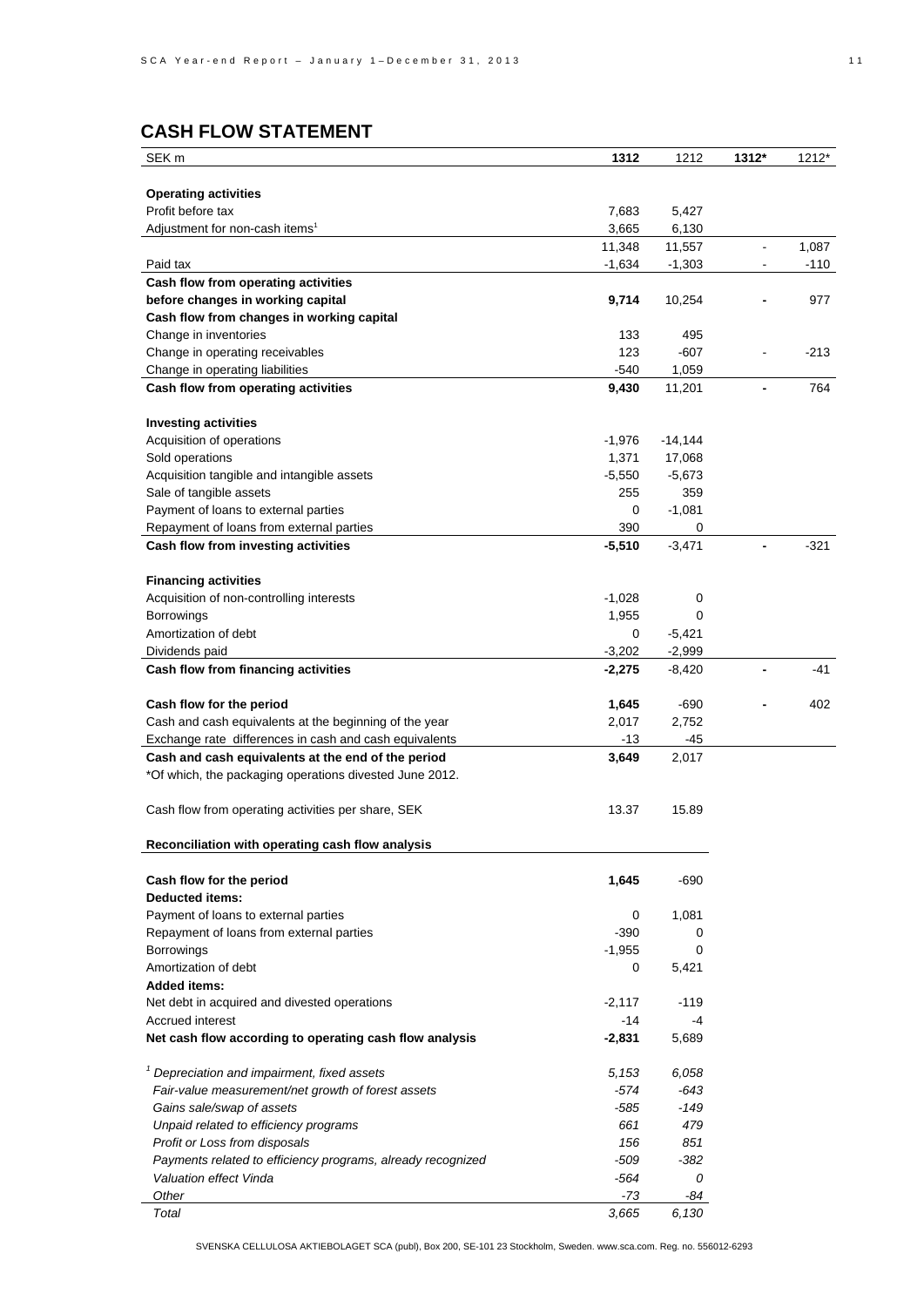# **STATEMENT OF PROFIT OR LOSS**

| <b>Net sales</b><br>22,046<br>22,442<br>23,445<br>89,019<br>85,408<br>Cost of goods sold <sup>1</sup><br>$-16,850$<br>$-17,611$<br>$-16,383$<br>$-67,006$<br><b>Gross profit</b><br>5,592<br>5,663<br>20,959<br>5,834<br>22,013<br>Sales, general and administration 1<br>$-2,625$<br>$-3,506$<br>$-3,212$<br>-12,285<br>-12,472<br>Items affecting comparability <sup>2</sup><br>$-227$<br>$-1,193$<br>$-233$<br>$-1,251$<br>$-2,634$<br>Share of profits of associates<br>82<br>94<br>73<br>206<br>159<br><b>Operating profit</b><br>2,822<br>1,229<br>2,291<br>8,683<br>6,012<br><b>Financial items</b><br>$-268$<br>-255<br>$-293$<br>$-1,000$<br>$-1,264$<br><b>Profit before tax</b><br>2,567<br>936<br>2,023<br>7,683<br>4,748<br>Tax<br>-741<br>1,145<br>-574<br>$-2,119$<br>-251<br>Net profit for the period continued operations<br>1,826<br>1,449<br>5,564<br>4,497<br>2,081<br>Net profit for the period from disposal group<br>0<br>0<br>0<br>503<br>0<br>Net profit for the period<br>1,826<br>5,564<br>5,000<br>2,081<br>1,449<br>Earnings attributable to:<br>Owners of the parent<br>1,836<br>2,086<br>1,449<br>5,547<br>4,956<br>-10<br>-5<br>0<br>17<br>44<br>Non-controlling interests<br>Earnings per share, SEK - owners of the parent total operations<br>- before dilution effects<br>7.06<br>2.61<br>2.97<br>2.06<br>7.90 | SEK <sub>m</sub> | 2013:4 | 2012:4 | 2013:3 | 1312 | 1212     |
|-----------------------------------------------------------------------------------------------------------------------------------------------------------------------------------------------------------------------------------------------------------------------------------------------------------------------------------------------------------------------------------------------------------------------------------------------------------------------------------------------------------------------------------------------------------------------------------------------------------------------------------------------------------------------------------------------------------------------------------------------------------------------------------------------------------------------------------------------------------------------------------------------------------------------------------------------------------------------------------------------------------------------------------------------------------------------------------------------------------------------------------------------------------------------------------------------------------------------------------------------------------------------------------------------------------------------------------------------------|------------------|--------|--------|--------|------|----------|
|                                                                                                                                                                                                                                                                                                                                                                                                                                                                                                                                                                                                                                                                                                                                                                                                                                                                                                                                                                                                                                                                                                                                                                                                                                                                                                                                                     |                  |        |        |        |      |          |
|                                                                                                                                                                                                                                                                                                                                                                                                                                                                                                                                                                                                                                                                                                                                                                                                                                                                                                                                                                                                                                                                                                                                                                                                                                                                                                                                                     |                  |        |        |        |      | -64,449  |
|                                                                                                                                                                                                                                                                                                                                                                                                                                                                                                                                                                                                                                                                                                                                                                                                                                                                                                                                                                                                                                                                                                                                                                                                                                                                                                                                                     |                  |        |        |        |      |          |
|                                                                                                                                                                                                                                                                                                                                                                                                                                                                                                                                                                                                                                                                                                                                                                                                                                                                                                                                                                                                                                                                                                                                                                                                                                                                                                                                                     |                  |        |        |        |      |          |
|                                                                                                                                                                                                                                                                                                                                                                                                                                                                                                                                                                                                                                                                                                                                                                                                                                                                                                                                                                                                                                                                                                                                                                                                                                                                                                                                                     |                  |        |        |        |      |          |
|                                                                                                                                                                                                                                                                                                                                                                                                                                                                                                                                                                                                                                                                                                                                                                                                                                                                                                                                                                                                                                                                                                                                                                                                                                                                                                                                                     |                  |        |        |        |      |          |
|                                                                                                                                                                                                                                                                                                                                                                                                                                                                                                                                                                                                                                                                                                                                                                                                                                                                                                                                                                                                                                                                                                                                                                                                                                                                                                                                                     |                  |        |        |        |      |          |
|                                                                                                                                                                                                                                                                                                                                                                                                                                                                                                                                                                                                                                                                                                                                                                                                                                                                                                                                                                                                                                                                                                                                                                                                                                                                                                                                                     |                  |        |        |        |      |          |
|                                                                                                                                                                                                                                                                                                                                                                                                                                                                                                                                                                                                                                                                                                                                                                                                                                                                                                                                                                                                                                                                                                                                                                                                                                                                                                                                                     |                  |        |        |        |      |          |
|                                                                                                                                                                                                                                                                                                                                                                                                                                                                                                                                                                                                                                                                                                                                                                                                                                                                                                                                                                                                                                                                                                                                                                                                                                                                                                                                                     |                  |        |        |        |      |          |
|                                                                                                                                                                                                                                                                                                                                                                                                                                                                                                                                                                                                                                                                                                                                                                                                                                                                                                                                                                                                                                                                                                                                                                                                                                                                                                                                                     |                  |        |        |        |      |          |
|                                                                                                                                                                                                                                                                                                                                                                                                                                                                                                                                                                                                                                                                                                                                                                                                                                                                                                                                                                                                                                                                                                                                                                                                                                                                                                                                                     |                  |        |        |        |      |          |
|                                                                                                                                                                                                                                                                                                                                                                                                                                                                                                                                                                                                                                                                                                                                                                                                                                                                                                                                                                                                                                                                                                                                                                                                                                                                                                                                                     |                  |        |        |        |      |          |
|                                                                                                                                                                                                                                                                                                                                                                                                                                                                                                                                                                                                                                                                                                                                                                                                                                                                                                                                                                                                                                                                                                                                                                                                                                                                                                                                                     |                  |        |        |        |      |          |
|                                                                                                                                                                                                                                                                                                                                                                                                                                                                                                                                                                                                                                                                                                                                                                                                                                                                                                                                                                                                                                                                                                                                                                                                                                                                                                                                                     |                  |        |        |        |      |          |
|                                                                                                                                                                                                                                                                                                                                                                                                                                                                                                                                                                                                                                                                                                                                                                                                                                                                                                                                                                                                                                                                                                                                                                                                                                                                                                                                                     |                  |        |        |        |      |          |
|                                                                                                                                                                                                                                                                                                                                                                                                                                                                                                                                                                                                                                                                                                                                                                                                                                                                                                                                                                                                                                                                                                                                                                                                                                                                                                                                                     |                  |        |        |        |      |          |
|                                                                                                                                                                                                                                                                                                                                                                                                                                                                                                                                                                                                                                                                                                                                                                                                                                                                                                                                                                                                                                                                                                                                                                                                                                                                                                                                                     |                  |        |        |        |      |          |
| - after dilution effects<br>2.97<br>7.06<br>2.61<br>2.06<br>7.90                                                                                                                                                                                                                                                                                                                                                                                                                                                                                                                                                                                                                                                                                                                                                                                                                                                                                                                                                                                                                                                                                                                                                                                                                                                                                    |                  |        |        |        |      |          |
|                                                                                                                                                                                                                                                                                                                                                                                                                                                                                                                                                                                                                                                                                                                                                                                                                                                                                                                                                                                                                                                                                                                                                                                                                                                                                                                                                     |                  |        |        |        |      |          |
| Earnings per share, SEK - owners of the parent continued operations                                                                                                                                                                                                                                                                                                                                                                                                                                                                                                                                                                                                                                                                                                                                                                                                                                                                                                                                                                                                                                                                                                                                                                                                                                                                                 |                  |        |        |        |      |          |
| - before dilution effects<br>2.61<br>2.97<br>2.06<br>7.90<br>6.34                                                                                                                                                                                                                                                                                                                                                                                                                                                                                                                                                                                                                                                                                                                                                                                                                                                                                                                                                                                                                                                                                                                                                                                                                                                                                   |                  |        |        |        |      |          |
| - after dilution effects<br>2.61<br>2.97<br>2.06<br>7.90<br>6.34                                                                                                                                                                                                                                                                                                                                                                                                                                                                                                                                                                                                                                                                                                                                                                                                                                                                                                                                                                                                                                                                                                                                                                                                                                                                                    |                  |        |        |        |      |          |
| 2013:4<br>2012:4<br>2013:3<br>1312<br><b>Calculation of earnings per share</b>                                                                                                                                                                                                                                                                                                                                                                                                                                                                                                                                                                                                                                                                                                                                                                                                                                                                                                                                                                                                                                                                                                                                                                                                                                                                      |                  |        |        |        |      | 1212     |
| Earnings attributable to owners of the parent<br>1,836<br>2,086<br>1,449<br>4,956<br>5,547                                                                                                                                                                                                                                                                                                                                                                                                                                                                                                                                                                                                                                                                                                                                                                                                                                                                                                                                                                                                                                                                                                                                                                                                                                                          |                  |        |        |        |      |          |
|                                                                                                                                                                                                                                                                                                                                                                                                                                                                                                                                                                                                                                                                                                                                                                                                                                                                                                                                                                                                                                                                                                                                                                                                                                                                                                                                                     |                  |        |        |        |      |          |
| Average no. of shares before dilution, millions<br>702.3<br>702.3<br>702.3<br>702.3<br>702.3                                                                                                                                                                                                                                                                                                                                                                                                                                                                                                                                                                                                                                                                                                                                                                                                                                                                                                                                                                                                                                                                                                                                                                                                                                                        |                  |        |        |        |      |          |
| Average no. of shares after dilution, millions<br>702.3<br>702.3<br>702.3<br>702.3<br>702.3                                                                                                                                                                                                                                                                                                                                                                                                                                                                                                                                                                                                                                                                                                                                                                                                                                                                                                                                                                                                                                                                                                                                                                                                                                                         |                  |        |        |        |      |          |
| <sup>1</sup> Of which, depreciation<br>$-1,258$<br>$-1,302$<br>$-1,222$<br>-4,930<br>-4,926                                                                                                                                                                                                                                                                                                                                                                                                                                                                                                                                                                                                                                                                                                                                                                                                                                                                                                                                                                                                                                                                                                                                                                                                                                                         |                  |        |        |        |      |          |
| <sup>2</sup> Distribution of items affecting comparability                                                                                                                                                                                                                                                                                                                                                                                                                                                                                                                                                                                                                                                                                                                                                                                                                                                                                                                                                                                                                                                                                                                                                                                                                                                                                          |                  |        |        |        |      |          |
| Distribution of restructuring costs, etc. per function                                                                                                                                                                                                                                                                                                                                                                                                                                                                                                                                                                                                                                                                                                                                                                                                                                                                                                                                                                                                                                                                                                                                                                                                                                                                                              |                  |        |        |        |      |          |
| Cost of goods sold<br>$-75$<br>$-253$<br>-63<br>$-288$<br>$-300$                                                                                                                                                                                                                                                                                                                                                                                                                                                                                                                                                                                                                                                                                                                                                                                                                                                                                                                                                                                                                                                                                                                                                                                                                                                                                    |                  |        |        |        |      |          |
| Sales, general and administration<br>$-92$<br>$-425$<br>$-160$<br>$-740$<br>$-982$                                                                                                                                                                                                                                                                                                                                                                                                                                                                                                                                                                                                                                                                                                                                                                                                                                                                                                                                                                                                                                                                                                                                                                                                                                                                  |                  |        |        |        |      |          |
| $-60$<br>$-515$<br>$-10$<br>$-223$<br>Impairment, etc.                                                                                                                                                                                                                                                                                                                                                                                                                                                                                                                                                                                                                                                                                                                                                                                                                                                                                                                                                                                                                                                                                                                                                                                                                                                                                              |                  |        |        |        |      | $-1,352$ |
| Total items affecting comparability<br>$-227$<br>$-1,193$<br>$-233$<br>$-1,251$                                                                                                                                                                                                                                                                                                                                                                                                                                                                                                                                                                                                                                                                                                                                                                                                                                                                                                                                                                                                                                                                                                                                                                                                                                                                     |                  |        |        |        |      | $-2,634$ |
| <b>Gross margin</b><br>24.9<br>24.9<br>25.7<br>24.7                                                                                                                                                                                                                                                                                                                                                                                                                                                                                                                                                                                                                                                                                                                                                                                                                                                                                                                                                                                                                                                                                                                                                                                                                                                                                                 |                  |        |        |        |      | 24.5     |
| 5.2<br>10.4<br>Operating margin<br>12.6<br>9.8                                                                                                                                                                                                                                                                                                                                                                                                                                                                                                                                                                                                                                                                                                                                                                                                                                                                                                                                                                                                                                                                                                                                                                                                                                                                                                      |                  |        |        |        |      | 7.0      |
| Financial net margin<br>$-1.1$<br>$-1.2$<br>$-1.2$<br>$-1.1$                                                                                                                                                                                                                                                                                                                                                                                                                                                                                                                                                                                                                                                                                                                                                                                                                                                                                                                                                                                                                                                                                                                                                                                                                                                                                        |                  |        |        |        |      | $-1.5$   |
| 11.5<br><b>Profit margin</b><br>4.0<br>9.2<br>8.7                                                                                                                                                                                                                                                                                                                                                                                                                                                                                                                                                                                                                                                                                                                                                                                                                                                                                                                                                                                                                                                                                                                                                                                                                                                                                                   |                  |        |        |        |      | 5.5      |
| $-3.3$<br>4.9<br>$-2.6$<br>$-2.4$<br>Tax                                                                                                                                                                                                                                                                                                                                                                                                                                                                                                                                                                                                                                                                                                                                                                                                                                                                                                                                                                                                                                                                                                                                                                                                                                                                                                            |                  |        |        |        |      | $-0.3$   |
| Net margin *<br>8.2<br>8.9<br>6.6<br>6.3                                                                                                                                                                                                                                                                                                                                                                                                                                                                                                                                                                                                                                                                                                                                                                                                                                                                                                                                                                                                                                                                                                                                                                                                                                                                                                            |                  |        |        |        |      | 5.2      |
| * Excluding Net profit for the period from disposal group                                                                                                                                                                                                                                                                                                                                                                                                                                                                                                                                                                                                                                                                                                                                                                                                                                                                                                                                                                                                                                                                                                                                                                                                                                                                                           |                  |        |        |        |      |          |
| Excluding items affecting comparability:<br>2013:4<br>2012:4<br>2013:3<br>1312                                                                                                                                                                                                                                                                                                                                                                                                                                                                                                                                                                                                                                                                                                                                                                                                                                                                                                                                                                                                                                                                                                                                                                                                                                                                      |                  |        |        |        |      | 1212     |
| Gross margin<br>24.9<br>24.9<br>25.7<br>24.7                                                                                                                                                                                                                                                                                                                                                                                                                                                                                                                                                                                                                                                                                                                                                                                                                                                                                                                                                                                                                                                                                                                                                                                                                                                                                                        |                  |        |        |        |      | 24.5     |
| Operating margin<br>13.6<br>10.3<br>11.4<br>11.2<br>10.1                                                                                                                                                                                                                                                                                                                                                                                                                                                                                                                                                                                                                                                                                                                                                                                                                                                                                                                                                                                                                                                                                                                                                                                                                                                                                            |                  |        |        |        |      |          |
| Financial net margin<br>$-1.1$<br>$-1.2$<br>$-1.2$<br>$-1.1$                                                                                                                                                                                                                                                                                                                                                                                                                                                                                                                                                                                                                                                                                                                                                                                                                                                                                                                                                                                                                                                                                                                                                                                                                                                                                        |                  |        |        |        |      | $-1.5$   |
| 10.1<br>Profit margin<br>12.5<br>9.1<br>10.2                                                                                                                                                                                                                                                                                                                                                                                                                                                                                                                                                                                                                                                                                                                                                                                                                                                                                                                                                                                                                                                                                                                                                                                                                                                                                                        |                  |        |        |        |      | 8.6      |
| $-4.1$<br>$-2.9$<br>Tax<br>3.6<br>$-2.9$                                                                                                                                                                                                                                                                                                                                                                                                                                                                                                                                                                                                                                                                                                                                                                                                                                                                                                                                                                                                                                                                                                                                                                                                                                                                                                            |                  |        |        |        |      | $-0.7$   |
| Net margin *<br>8.4<br>12.7<br>7.3<br>7.2                                                                                                                                                                                                                                                                                                                                                                                                                                                                                                                                                                                                                                                                                                                                                                                                                                                                                                                                                                                                                                                                                                                                                                                                                                                                                                           |                  |        |        |        |      | 7.9      |

\* Excluding Net profit for the period from disposal group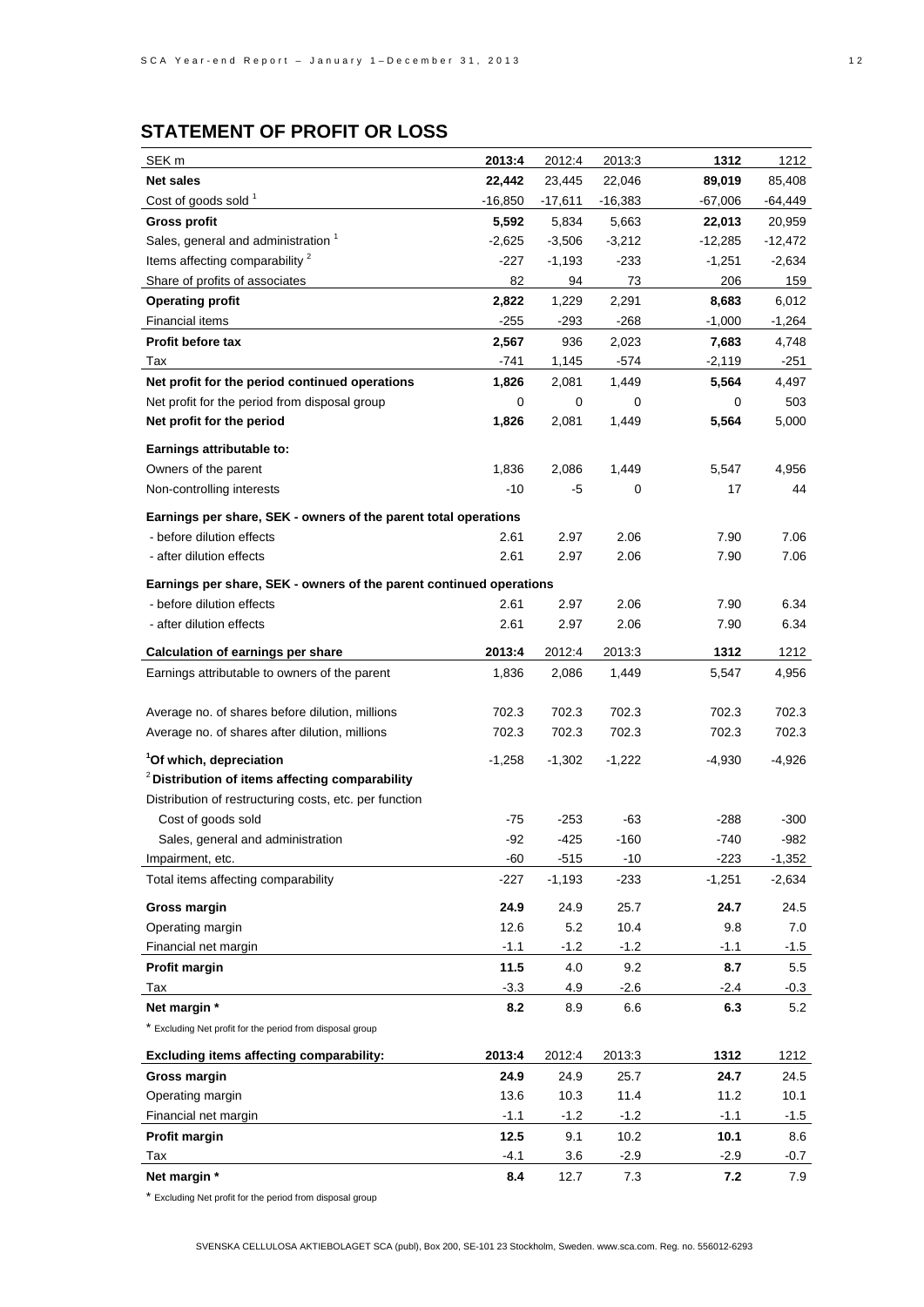# **STATEMENT OF PROFIT OR LOSS AND OTHER COMPREHENSIVE INCOME**

| SEK <sub>m</sub>                                                  | 2013:4 | 2012:4 | 2013:3   | 1312    | 1212     |
|-------------------------------------------------------------------|--------|--------|----------|---------|----------|
| Profit for the period                                             | 1,826  | 2,081  | 1,449    | 5,564   | 5,000    |
| Other comprehensive income for the period                         |        |        |          |         |          |
| Items never reclassified subsequently to profit or loss           |        |        |          |         |          |
| Actuarial gains/losses on defined benefit pension plans           | 766    | 162    | $-421$   | 1,974   | $-2,011$ |
| Income tax relating to components of other comprehensive income   | $-191$ | 11     | 127      | $-500$  | 479      |
|                                                                   | 575    | 173    | $-294$   | 1,474   | $-1,532$ |
| Items that may be reclassified subsequently to profit or loss     |        |        |          |         |          |
| Available-for-sale financial assets                               | 75     | 154    | 68       | 249     | 286      |
| Cash flow hedges                                                  | $-57$  | $-68$  | 98       | -48     | $-22$    |
| Exchange differences on translating foreign operations            | 1,355  | 1,362  | $-1,036$ | 845     | $-2,984$ |
| Gains/losses from hedges of net investments in foreign operations | $-440$ | $-893$ | 204      | $-423$  | 1,134    |
| Income tax relating to components of other comprehensive income   | 123    | 20     | $-66$    | $-131*$ | 1        |
|                                                                   | 1,056  | 575    | $-732$   | 492     | $-1,585$ |
| Other comprehensive income for the period, net of tax             | 1,631  | 748    | $-1,026$ | 1,966   | $-3,117$ |
| Total comprehensive income for the period                         | 3,457  | 2,829  | 423      | 7,530   | 1,883    |
| Total comprehensive income attributable to:                       |        |        |          |         |          |
| Owners of the parent                                              | 3,373  | 2,871  | 425      | 7,396   | 1,908    |
| Non-controlling interests                                         | 84     | $-42$  | $-2$     | 134     | $-25$    |
| *) Whereof a correction of previous year                          |        |        |          | $-249$  |          |

# **CONSOLIDATED STATEMENT OF CHANGES IN EQUITY**

| SEK <sub>m</sub>                                | 1312     | 1212     |
|-------------------------------------------------|----------|----------|
| Attributable to owners of the parent            |          |          |
| Opening balance, January 1                      | 59,706   | 60,752   |
| Total comprehensive income for the period       | 7,396    | 1,908    |
| <b>Dividend</b>                                 | $-3,161$ | $-2,950$ |
| Acquisition of non-controlling interests        | -666     | 0        |
| Revaluation effect of non-controlling interests | -4       | -4       |
| <b>Closing balance</b>                          | 63,271   | 59,706   |
| Non-controlling interests                       |          |          |
| Opening balance, January 1                      | 458      | 539      |
| Total comprehensive income for the period       | 134      | $-25$    |
| <b>Dividend</b>                                 | $-41$    | $-49$    |
| Acquisition of non-controlling interests        | 2,482    | $-7$     |
| <b>Closing balance</b>                          | 3,033    | 458      |
| Total equity, closing balance                   | 66,304   | 60,164   |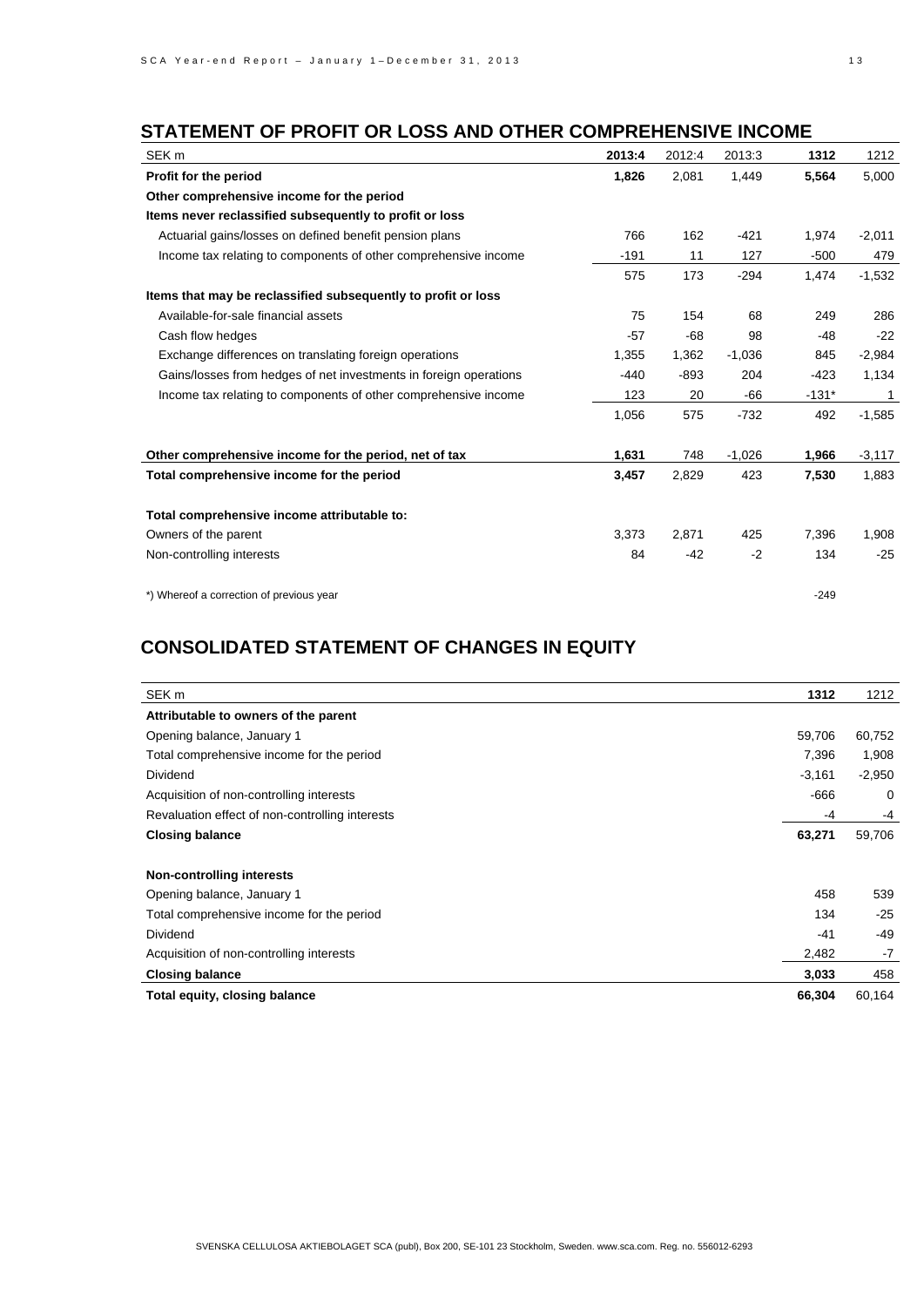# **CONSOLIDATED BALANCE SHEET**

| SEK <sub>m</sub>                                                                           | <b>Note</b> | December 31, 2013 | December 31, 2012 |
|--------------------------------------------------------------------------------------------|-------------|-------------------|-------------------|
|                                                                                            |             |                   |                   |
| <b>Assets</b>                                                                              |             |                   |                   |
| Goodwill                                                                                   |             | 13,630            | 12,169            |
| Other intangible assets                                                                    |             | 8,031             | 5,460             |
| Tangible assets                                                                            |             | 80,570            | 74,205            |
| Shares and participations                                                                  |             | 1,310             | 2,517             |
| Non-current financial assets                                                               | 4           | 3,221             | 3,614             |
| Other non-current receivables                                                              | 4           | 1,720             | 905               |
| <b>Total non-current assets</b>                                                            |             | 108,482           | 98,870            |
|                                                                                            |             |                   |                   |
| Operating receivables and inventories                                                      | 4           | 29,882            | 28,539            |
| <b>Current financial assets</b>                                                            | 4           | 227               | 168               |
| Non-current assets held for sale                                                           |             | 32                | 1,937             |
| Cash and cash equivalents                                                                  |             | 3,649             | 2,017             |
| <b>Total current assets</b>                                                                |             | 33,790            | 32,661            |
| <b>Total assets</b>                                                                        |             | 142,272           | 131,531           |
|                                                                                            |             |                   |                   |
| <b>Equity</b>                                                                              |             |                   |                   |
| Owners of the parent                                                                       |             | 63,271            | 59,706            |
| Non-controlling interests                                                                  |             | 3,033             | 458               |
| <b>Total equity</b>                                                                        |             | 66,304            | 60,164            |
|                                                                                            |             |                   |                   |
| <b>Liabilities</b>                                                                         |             |                   |                   |
| Provisions for pensions                                                                    |             | 2,546             | 4,861             |
| Other provisions                                                                           |             | 10,432            | 9,107             |
| Non-current financial liabilities                                                          | 4           | 28,444            | 23,759            |
| Other non-current liabilities                                                              | 4           | 586               | 1,013             |
| <b>Total non-current liabilities</b>                                                       |             | 42,008            | 38,740            |
|                                                                                            |             |                   |                   |
| Current financial liabilities <sup>1</sup>                                                 | 4           | 9,828             | 9,955             |
| Other current liabilities                                                                  | 4           | 24,132            | 22,672            |
| <b>Total current liabilities</b>                                                           |             | 33,960            | 32,627            |
| <b>Total liabilities</b>                                                                   |             | 75,968            | 71,367            |
| <b>Total equity and liabilities</b>                                                        |             | 142,272           | 131,531           |
|                                                                                            |             |                   |                   |
| <sup>1</sup> Committed credit lines amount to SEK 18 186m of which unutilized SEK 18 186m. |             |                   |                   |
| Debt/equity ratio                                                                          |             | 0.51              | 0.55              |
| Visible equity/assets ratio                                                                |             | 44%               | 45%               |
|                                                                                            |             |                   |                   |
| Return on capital employed                                                                 |             | 9%                | 7%                |
| Return on equity<br><b>Excluding items affecting comparability:</b>                        |             | 9%                | 8%                |
|                                                                                            |             | 11%               | 10%               |
| Return on capital employed<br>Return on equity                                             |             | 10%               | 12%               |
|                                                                                            |             |                   |                   |
| Equity per share, SEK                                                                      |             | 94                | 85                |
| Capital employed                                                                           |             | 100,190           | 93,091            |
| - of which working capital                                                                 |             | 7,224             | 6,625             |
|                                                                                            |             |                   |                   |
| Provisions for restructuring costs are included in the balance sheet as follows:           |             |                   |                   |
| - Other provisions*                                                                        |             | 786               | 613               |
| - Operating liabilities                                                                    |             | 414               | 630               |
| *) of which, provision for tax risks                                                       |             | 293               | 482               |
|                                                                                            |             |                   |                   |
| Net debt                                                                                   |             | 33,886            | 32,927            |
| <b>Total Equity</b>                                                                        |             | 66,304            | 60,164            |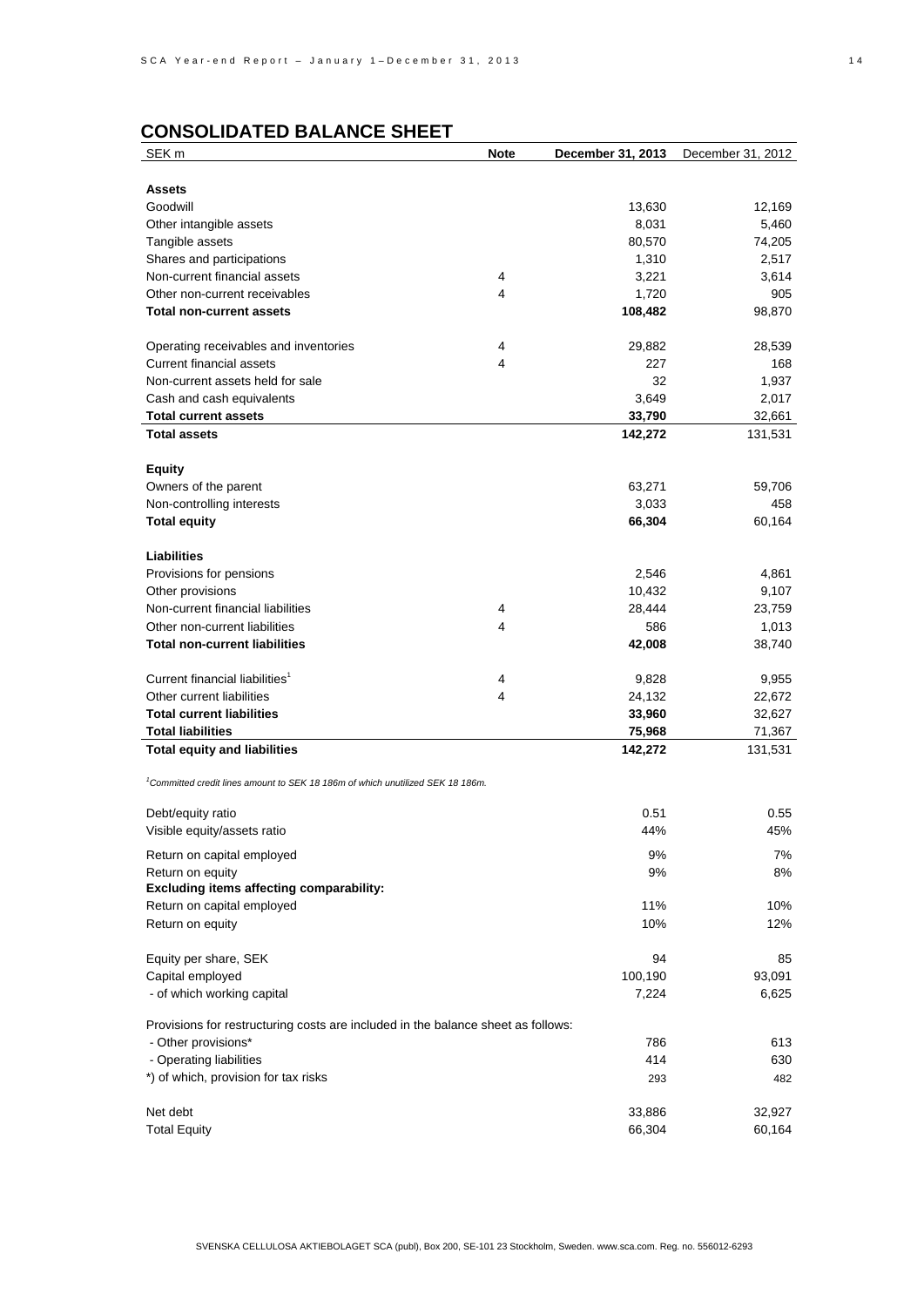# **NET SALES**

| SEK <sub>m</sub>       | 1312   | 1212          | 2013:4 | 2013:3                      |       | 2013:2 2013:1 | 2012:4 2012:3 |        |
|------------------------|--------|---------------|--------|-----------------------------|-------|---------------|---------------|--------|
| Personal Care          |        | 26,914 26,294 | 6.873  | 6.673                       | 6.764 | 6.604         | 7.033         | 6.490  |
| Tissue                 | 46.987 | 42.375        | 12.065 | 11.642 11.650               |       | 11,630        | 12.460        | 11.333 |
| <b>Forest Products</b> |        | 15.525 18.283 | 3.646  | 3.843                       | 3.788 | 4.248         | 4.119         | 4.513  |
| Other                  | 125    | 1,268         | 4      | 5                           | 33    | 83            | 222           | 248    |
| Intra-group deliveries |        | $-532 -2.812$ | -146   | $-117$                      | -90   | $-179$        | -389          | -384   |
| <b>Total net sales</b> |        | 89,019 85,408 |        | 22,442 22,046 22,145 22,386 |       |               | 23.445 22.200 |        |

## **OPERATING PROFIT**

| 1312     | 1212     | 2013:4 | 2013:3         | 2013:2 | 2013:1 | 2012:4   | 2012:3   |
|----------|----------|--------|----------------|--------|--------|----------|----------|
| 3,201    | 3,180    | 781    | 804            | 806    | 810    | 884      | 847      |
| 5,595    | 4.640    | 1,567  | 1.498          | 1,295  | 1,235  | 1,419    | 1,275    |
| 1,843    | 1,363    | 916    | 420            | 250    | 257    | 318      | 281      |
| $-705$   | $-537$   | $-215$ | $-198$         | $-195$ | $-97$  | $-199$   | $-118$   |
| 9,934    | 8.646    | 3,049  | 2.524          | 2,156  | 2,205  | 2,422    | 2,285    |
| $-1,000$ | $-1,264$ | $-255$ | $-268$         | $-213$ | $-264$ | $-293$   | $-324$   |
| 8,934    | 7,382    | 2,794  | 2,256          | 1,943  | 1,941  | 2,129    | 1,961    |
| $-2,542$ | $-628$   | $-914$ | $-636$         | $-492$ | $-500$ | 853      | $-589$   |
| 0        | 503      | 0      | 0              | 0      | 0      | 0        | 0        |
| 6,392    | 7,257    | 1,880  | 1,620          | 1,451  | 1,441  | 2,982    | 1,372    |
| $-1,251$ | $-2,634$ | $-227$ | $-233$         | $-373$ | $-418$ | $-1,193$ | $-1,031$ |
| $-828$   | $-2,257$ | $-54$  | $-171$         | $-297$ | $-306$ | $-901$   | $-1,002$ |
| 583      | 91       | 455    | $\overline{7}$ | 0      | 121    | 24       | 35       |
|          |          |        |                |        |        |          |          |

## **OPERATING MARGIN**

| %                      | 1312 | 1212      |      | 2013:4 2013:3 2013:2 2013:1 2012:4 2012:3 |      |      |      |      |
|------------------------|------|-----------|------|-------------------------------------------|------|------|------|------|
| <b>Personal Care</b>   | 11.9 | $-12.1$   | 11.4 | 12.0                                      | 11.9 | 12.3 | 12.6 | 13.1 |
| Tissue                 |      | 11.9 10.9 | 13.0 | 12.9                                      | 11.1 | 10.6 | 11.4 | 11.3 |
| <b>Forest Products</b> | 11.9 | 7.5       | 25.1 | 10.9                                      | 6.6  | 6.0  | 7.7  | 6.2  |

# **STATEMENT OF PROFIT OR LOSS**

| SEK <sub>m</sub>                  | 2013:4    | 2013:3    | 2013:2    | 2013:1    | 2012:4    |
|-----------------------------------|-----------|-----------|-----------|-----------|-----------|
| <b>Net sales</b>                  | 22.442    | 22,046    | 22.145    | 22.386    | 23,445    |
| Cost of goods sold                | $-16.850$ | $-16,383$ | $-16.700$ | $-17,073$ | $-17,611$ |
| Gross profit                      | 5,592     | 5,663     | 5,445     | 5,313     | 5,834     |
| Sales, general and administration | $-2,625$  | $-3,212$  | $-3,324$  | $-3,124$  | $-3,506$  |
| Items affecting comparability     | $-227$    | $-233$    | $-373$    | $-418$    | $-1,193$  |
| Share of profits of associates    | 82        | 73        | 35        | 16        | 94        |
| <b>Operating profit</b>           | 2,822     | 2,291     | 1,783     | 1,787     | 1,229     |
| Financial items                   | $-255$    | $-268$    | $-213$    | $-264$    | $-293$    |
| Profit before tax                 | 2,567     | 2,023     | 1,570     | 1,523     | 936       |
| Taxes                             | $-741$    | $-574$    | $-416$    | $-388$    | 1,145     |
| Net profit for the period         | 1,826     | 1.449     | 1.154     | 1.135     | 2,081     |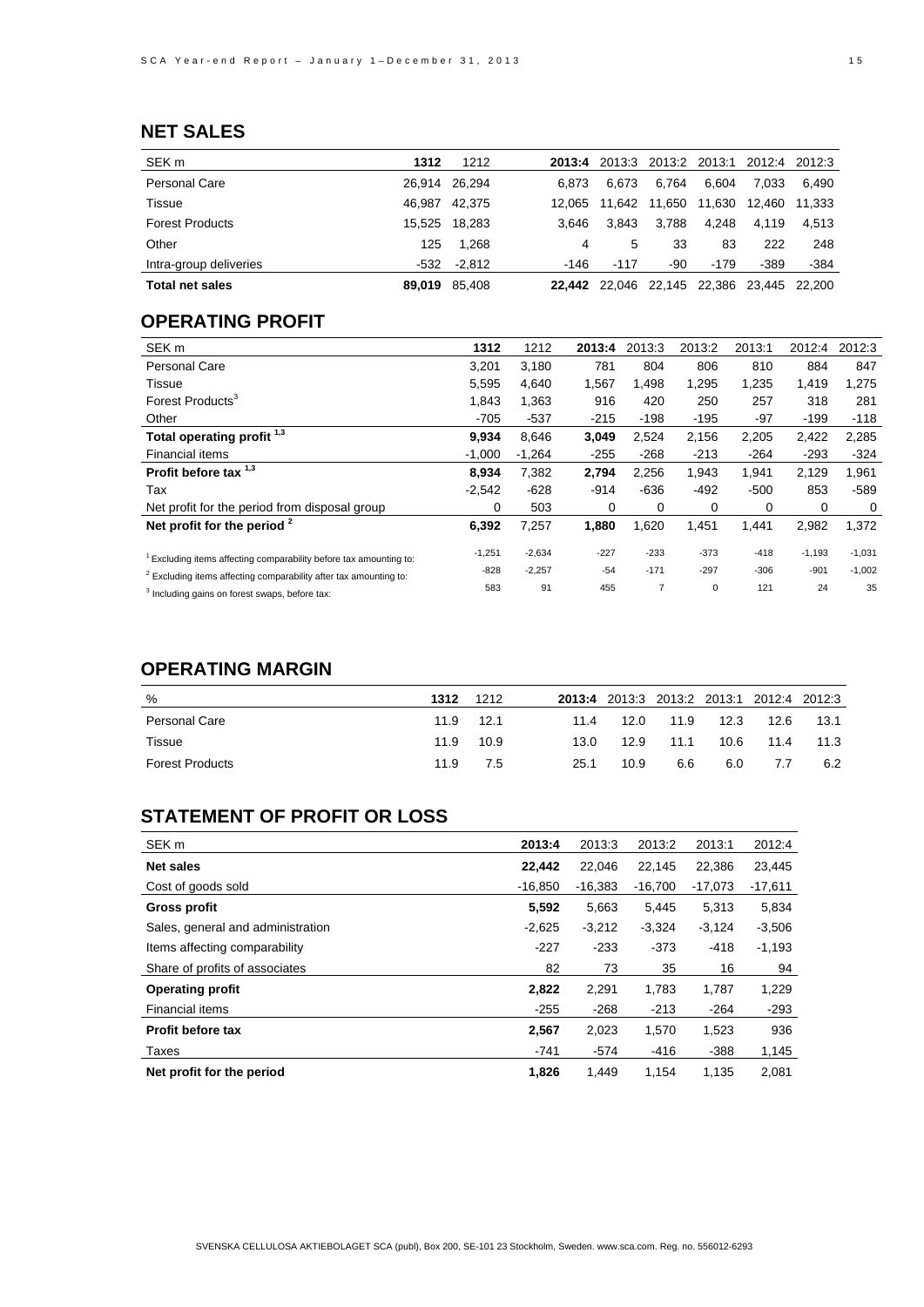# **INCOME STATEMENT PARENT COMPANY**

| SEK <sub>m</sub>          | 1312   | 1212   |
|---------------------------|--------|--------|
| Administrative expenses   | $-838$ | -493   |
| Other operating income    | 457    | 98     |
| Other operating expenses  | $-212$ | -95    |
| <b>Operating profit</b>   | $-593$ | $-490$ |
| Financial items           | 6,463  | 4,781  |
| <b>Profit before tax</b>  | 5,870  | 4,291  |
| Untaxed reserve and Tax   | -45    | $-238$ |
| Net profit for the period | 5,825  | 4,053  |

## **BALANCE SHEET PARENT COMPANY**

| SEK <sub>m</sub>                         | December 31, 2013 | December 31, 2012 |
|------------------------------------------|-------------------|-------------------|
| Intangible fixed assets                  |                   |                   |
| Tangible fixed assets                    | 7,644             | 6,724             |
| <b>Financial fixed assets</b>            | 129,651           | 124,804           |
| Total fixed assets                       | 137,296           | 131,529           |
| Total current assets                     | 1,895             | 3,480             |
| <b>Total assets</b>                      | 139,191           | 135,009           |
|                                          |                   |                   |
| Restricted equity                        | 10,996            | 10,996            |
| Unrestricted equity                      | 42,006            | 39,342            |
| Total equity                             | 53,002            | 50,338            |
| Untaxed reserves                         | 197               | 181               |
| Provisions                               | 1,280             | 1,194             |
| Non-current liabilities                  | 21,367            | 15,593            |
| <b>Current liabilities</b>               | 63,345            | 67,703            |
| Total equity, provisions and liabilities | 139,191           | 135,009           |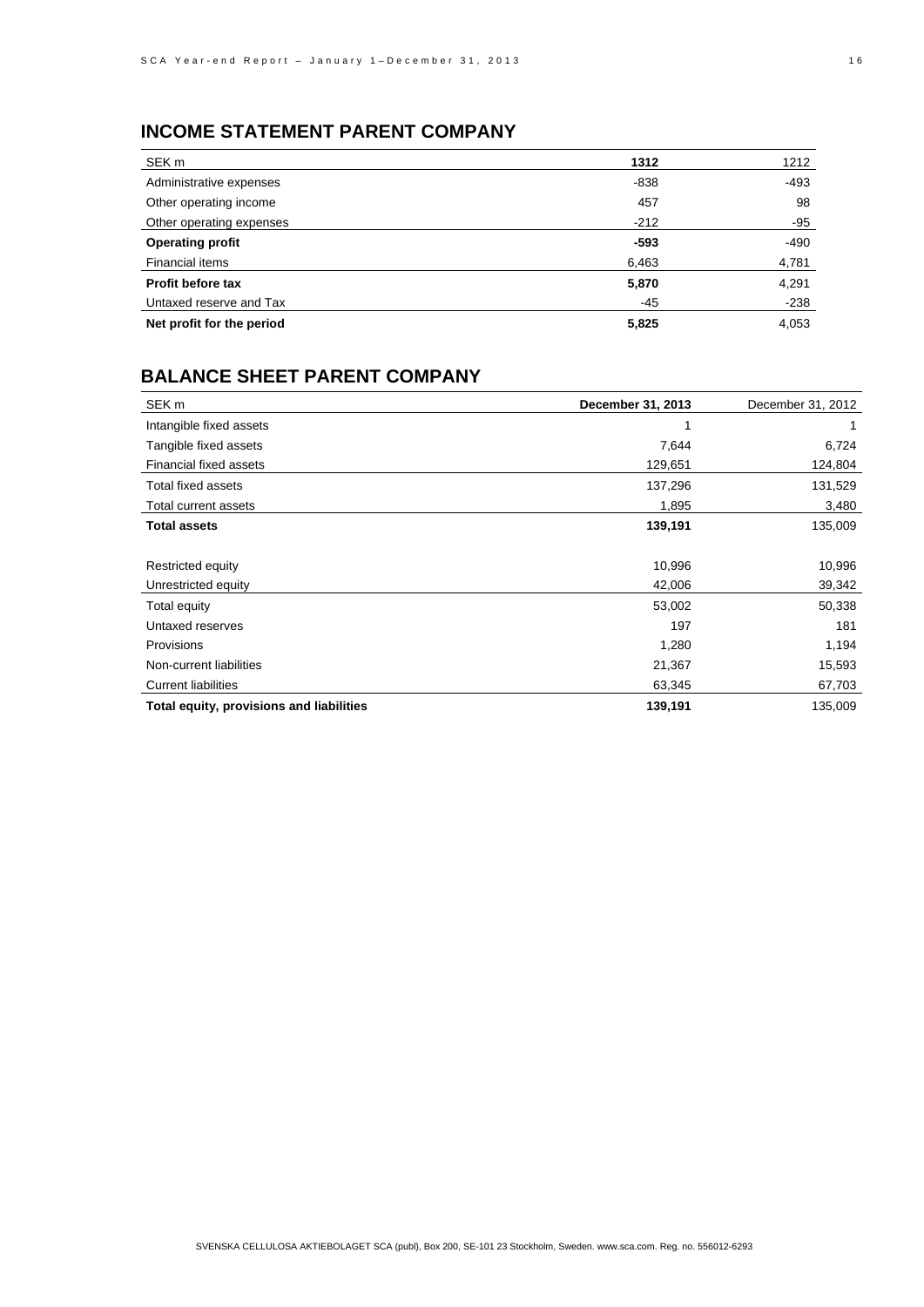# **NOTES**

### **1 ACCOUNTING PRINCIPLES**

This year-end report has been prepared in accordance with IAS 34 and recommendation RFR 1 of the Swedish Financial Reporting Board (RFR), and with regard to the Parent Company, RFR 2. The accounting principles applied correspond to those described in the 2012 Annual Report.

Effective January 1, 2013, SCA applies the following new or amended IFRSs:

- IAS 19 Employee Benefits
- IFRS 13 Fair Value Measurement
- IAS 1 Presentation of Financial Statements Recognition of items in other comprehensive income

The amendments in IAS 19 Employee Benefits consist mainly of the removal of the corridor approach and the replacement of interest expenses and the expected return on plan assets by a net interest figure calculated using the discounting rate, based on the net surplus or deficit in the defined-benefit plan. For SCA, which already applies immediate recognition of actuarial gains and losses, the amendment imposes a restriction insofar as the return on plan assets in profit or loss is limited to a predetermined discounting rate instead of the company's long-term expectation of the actual return on plan assets, which applied through 2012. For 2012, the amended interest calculation would have reduced profit for the year by SEK 205m. IFRS 13 Fair Value Measurement aims to improve consistency and reduce complexity in the application of fair value measurement by providing a precise definition and a shared source in IFRS for fair value measurements and associated disclosures. The requirements do not expand the area of application for when fair value is required to be used, but provide guidance on how it should be applied when other IFRSs already require or permit fair value measurement. The standard is not expected to have any material impact on the Group. Other changes are not expected to have any material impact on the Group's or Parent Company's result of operations, financial position or disclosures.

#### **Changes in SCA's financial reporting for 2014**

Effective January 1, 2014, SCA applies the following reporting standards: IFRS 10 Consolidated Financial Statements, IFRS 11 Joint Arrangements, IFRS 12 Disclosure of Interests in Other Entities, IAS 27 Separate Financial Statements, and IAS 28 Investments in Associates and Joint Ventures. These standards are applied retrospectively, which entails that the income statements and balance sheets for 2012 and 2013 have been recalculated to reflect the changes in the new and amended reporting standards. It is mainly IFRS 10 Consolidated Financial Statements and IFRS 11 Joint Arrangements that have affected the recalculations. The other standards are not judged to have any material impact on the Group's or parent company's result or financial position.

For SCA, this entails that some joint ventures have been reclassified to subsidiaries. The joint ventures that have not been reclassified as subsidiaries will be classified as joint ventures and will be recalculated in accordance with the equity method. A few individual companies will also be classified as joint operations and will continue to apply proportionate consolidation.

During the first quarter of 2014 SCA will publish recalculated financial statements for 2012 and 2013 via a separate press release.

### **2 RISKS AND UNCERTAINTIES**

SCA's risk exposure and risk management are described on pages 56–61 of the 2012 Annual Report. No significant changes have taken place that have affected the reported risks.

Risks in conjunction with company acquisitions are analyzed in the due diligence processes that SCA carries out prior to all acquisitions. In cases where acquisitions have been carried out that may affect the assessment of SCA's risk exposure, these are described under the heading "Other events" in interim reports.

#### **Risk management processes**

SCA's board decides on the Group's strategic direction, based on recommendations made by Group management. Responsibility for the long-term, overall management of strategic risks corresponds to the company's delegation structure, from the Board to the CEO and from the CEO to the business unit heads. This means that most operational risks are managed by SCA's business units at the local level, but that they are coordinated when considered necessary. The tools used in this coordination consist primarily of the business units' regular reporting and the annual strategy process, where risks and risk management are a part of the process.

SCA's financial risk management is centralized, as is the Group's internal bank for the Group companies' financial transactions and management of the Group's energy risks. Financial risks are managed in accordance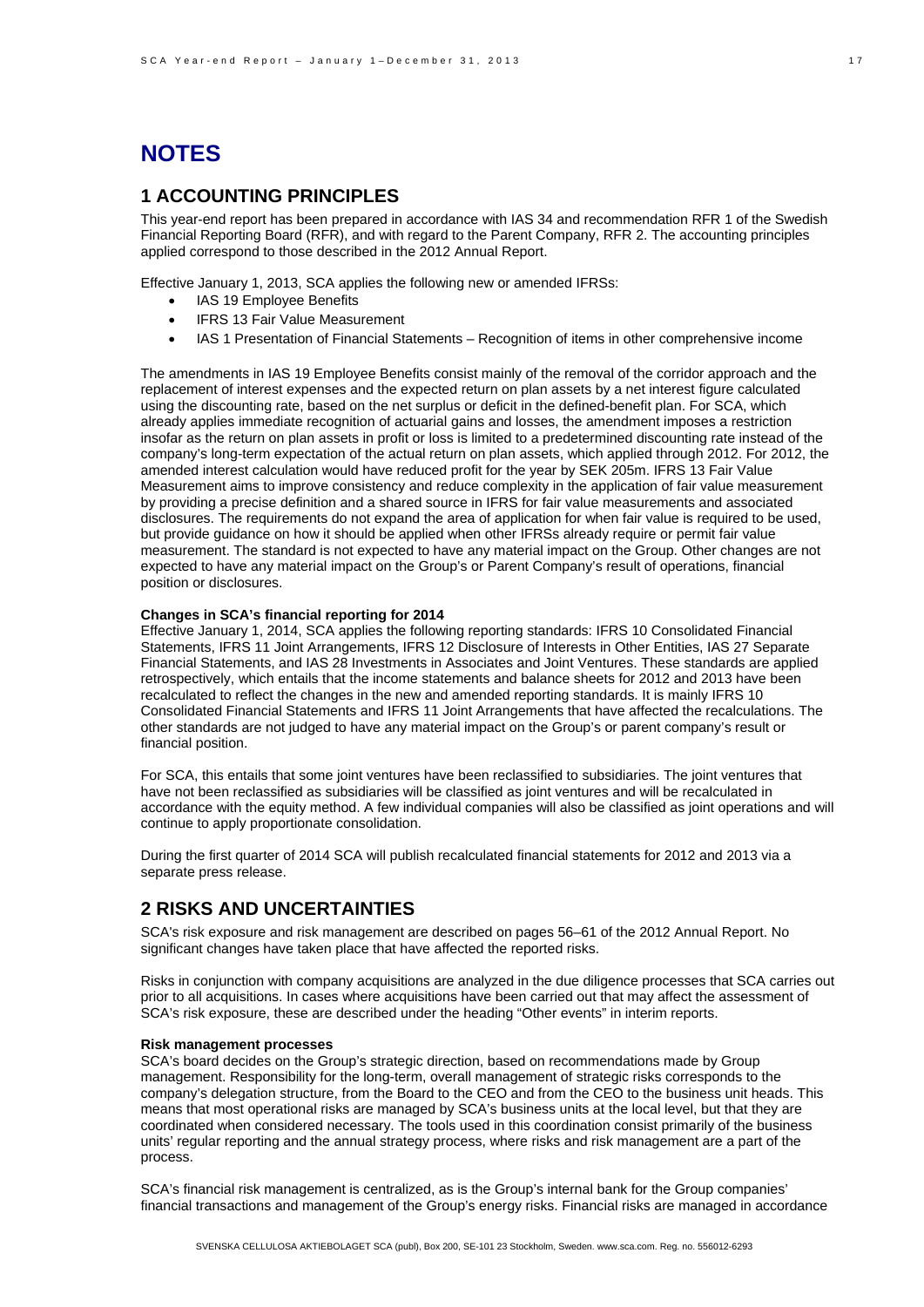with the Group's finance policy, which is adopted by SCA's board and which – together with SCA's energy risk policy – makes up a framework for risk management. Risks are aggregated and followed up on a regular basis to ensure compliance with these guidelines. SCA has also centralized other risk management.

SCA has a staff function for internal audit, which monitors compliance in the organization with the Group's policies.

### **3 RELATED PARTY TRANSACTIONS**

No transactions have been carried out between SCA and related parties that had a material impact on the company's financial position and results of operations.

#### **4 FINANCIAL INSTRUMENTS**

Distribution by level for measurement at fair value, excluding Vinda

|                                      | Carrying<br>amount in | Measured at<br>fair value | <b>Derivatives</b><br>used for | Available-<br>for-sale | Financial<br>liabilities<br>measured at |                                  |        |
|--------------------------------------|-----------------------|---------------------------|--------------------------------|------------------------|-----------------------------------------|----------------------------------|--------|
| SEK <sub>m</sub>                     | the balance<br>sheet  | through profit<br>or loss | hedge<br>accounting            | financial<br>assets    | amortized<br>cost                       | Of which fair<br>value by level1 |        |
| December 31, 2013                    |                       |                           |                                |                        |                                         | 1                                | 2      |
|                                      |                       |                           |                                |                        |                                         |                                  |        |
| Derivatives                          | 1,077                 | 268                       | 809                            |                        |                                         |                                  | 1,077  |
| Non-current financial assets         | 1,657                 |                           |                                | 1,657                  |                                         | 1,649                            | 8      |
| <b>Total assets</b>                  | 2,734                 | 268                       | 809                            | 1,657                  | 0                                       | 1,649                            | 1,085  |
| Derivatives                          | 647                   | 186                       | 461                            |                        |                                         |                                  | 647    |
| <b>Financial liabilities</b>         |                       |                           |                                |                        |                                         |                                  |        |
| <b>Current financial liabilities</b> | 8,874                 | 521                       |                                |                        | 8,353                                   |                                  | 521    |
| Non-current financial liabilities    | 26,516                | 15,796                    |                                |                        | 10,720                                  |                                  | 15,796 |
| <b>Total liabilities</b>             | 36,037                | 16,503                    | 461                            |                        | 19,073                                  | 19,073                           | 16,964 |
| December 31, 2012                    |                       |                           |                                |                        |                                         |                                  |        |
| Derivatives                          | 1,400                 | 397                       | 1,003                          |                        |                                         |                                  | 1,400  |
| Non-current financial assets         | 1,448                 |                           |                                | 1,448                  |                                         | 1,440                            | 8      |
| <b>Total assets</b>                  | 2,848                 | 397                       | 1,003                          | 1,448                  |                                         | 1,440                            | 1,408  |
| Derivatives                          | 484                   | 156                       | 328                            |                        |                                         |                                  | 484    |
| <b>Financial liabilities</b>         |                       |                           |                                |                        |                                         |                                  |        |
| <b>Current financial liabilities</b> | 9,834                 |                           |                                |                        | 9,834                                   |                                  |        |
| Non-current financial liabilities    | 23,583                | 12,943                    |                                |                        | 10,640                                  |                                  | 12,943 |
| <b>Total liabilities</b>             | 33,901                | 13,099                    | 328                            | ۰                      | 20,474                                  | $\overline{\phantom{a}}$         | 13,427 |

1 No financial instruments have been classified to level 3

The fair value of trade receivables, other current and non-current receivables, cash and cash equivalents, trade payables and other current and non-current liabilities is estimated to be equal to their book value. The total fair value of financial liabilities, excluding Vinda, amounts to SEK 36,066m (33,979).

No transfers between level 1 and 2 were made during the period.

The fair value of financial instruments is calculated based on current market quotations on the balance sheet date. The value of derivatives is based on published prices in an active market. The fair value of debt instruments is set using valuation models, such as discounting of future cash flows to quoted market interest rates for the respective durations.

### **5 ACQUISITIONS AND DIVESTMENTS**

SCA completed the divestment of its Austrian publication paper mill in Laakirchen on April 2, 2013. During the period, this operation generated sales of SEK 688m and an operating profit of SEK 34m. The operation was deconsolidated as from the month of April.